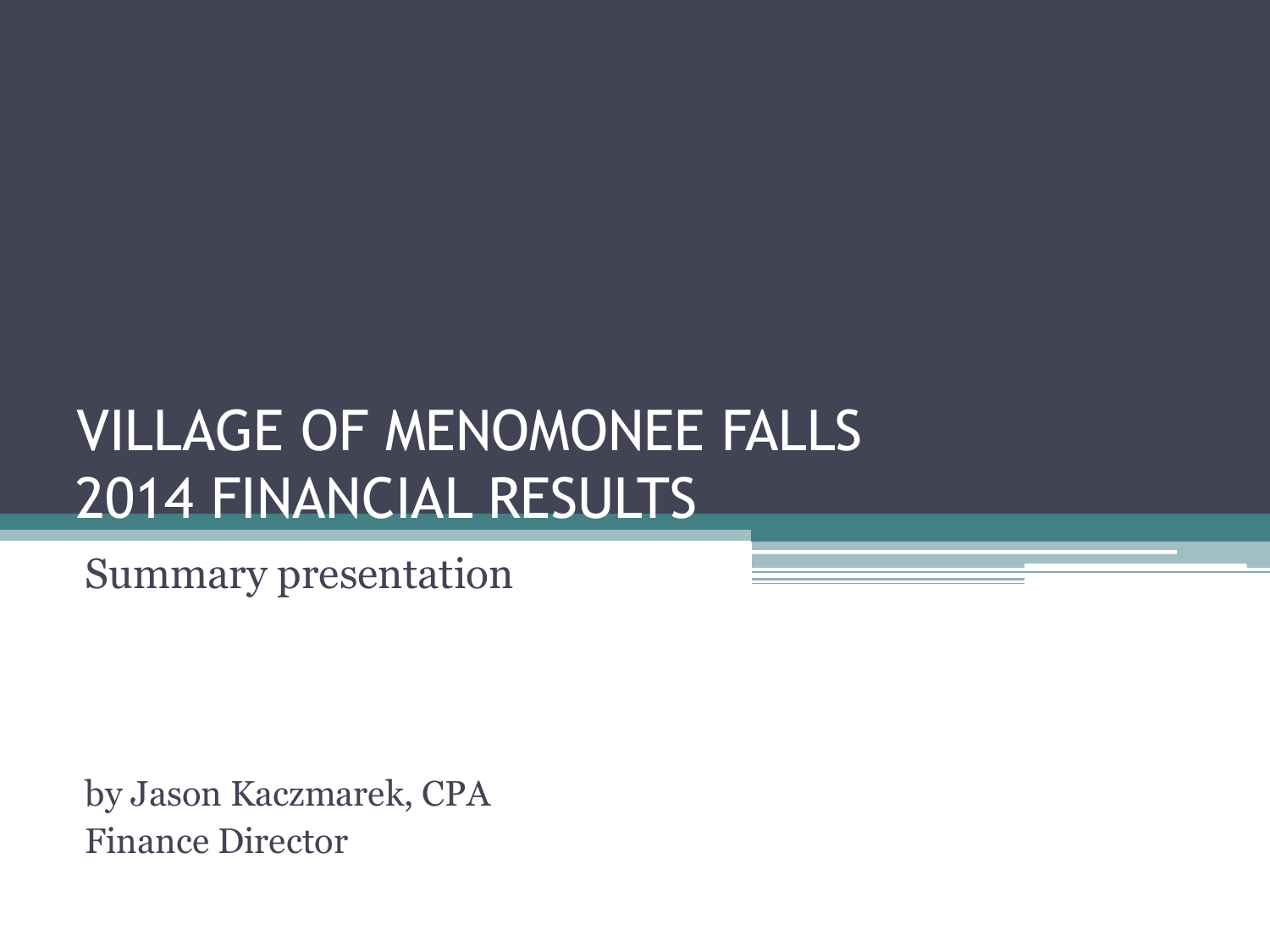# **Comprehensive Annual** Financial Report (CAFR)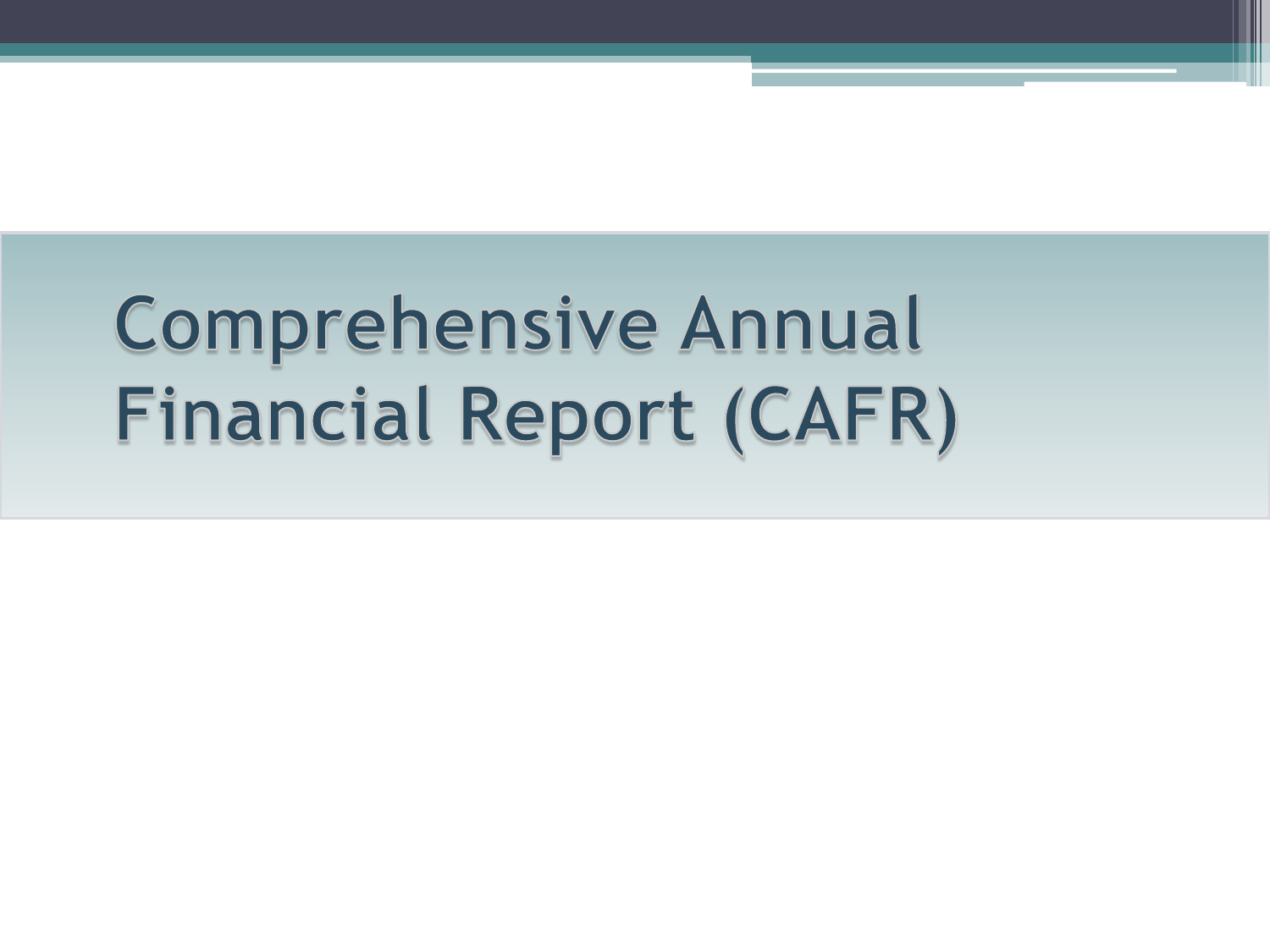## CAFR

- Report on the financial position of the Village as of 12/31/14 and the results of 2014 operations
	- The overwhelming length of the CAFR is due to compliance with generally accepted accounting principles
	- The transmittal letter as well as management's discussion and analysis (MD&A) are good sources to find summarized information and can be found at the beginning of the CAFR
- Required to be prepared and audited annually
	- Reilly, Penner & Benton LLP audited the 2014 CAFR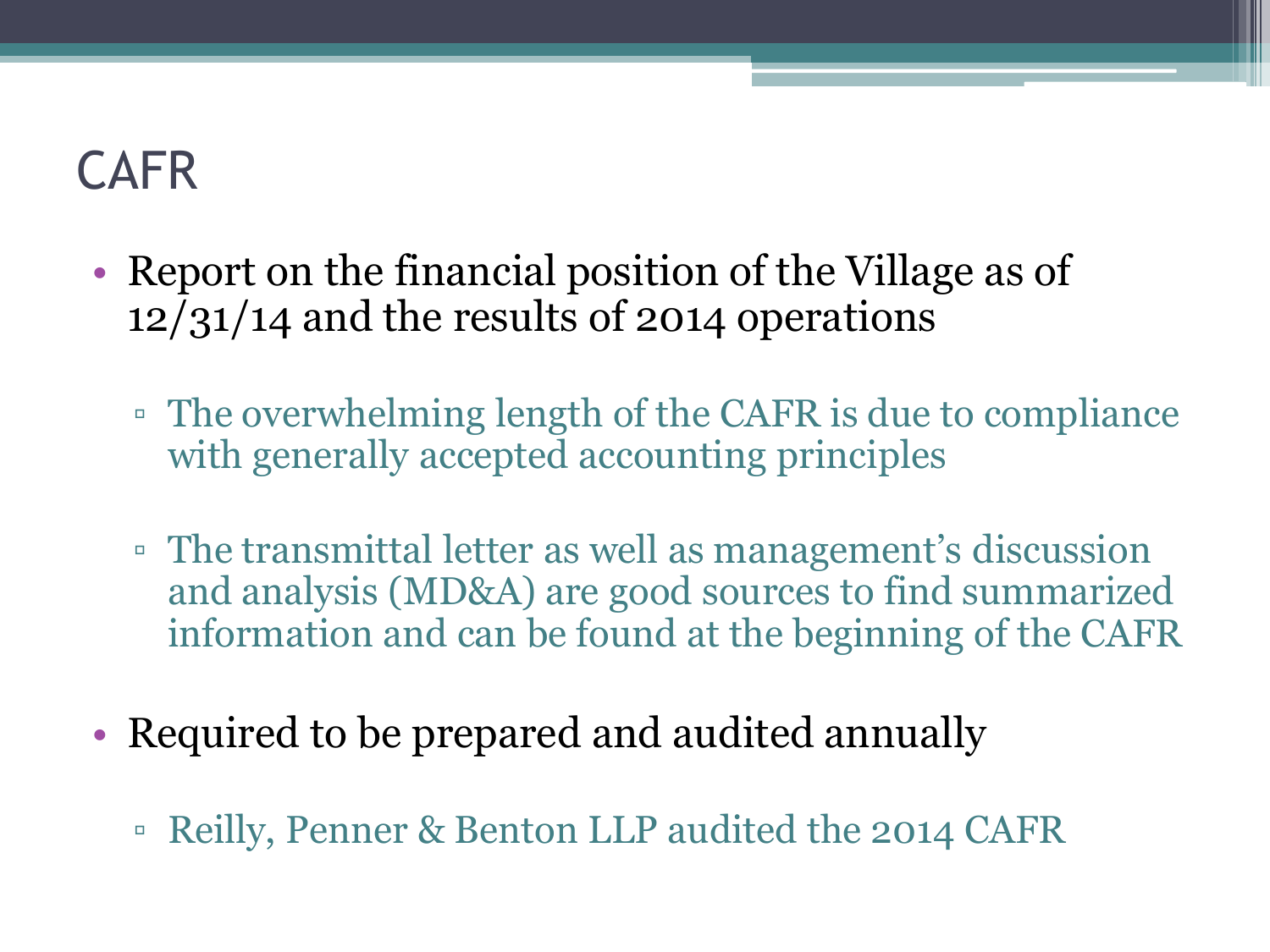## CAFR (Major Components)

- Contents summary:
	- Transmittal Letter (Village profile and policies)
	- Independent Auditor's Report
	- Management's Discussion & Analysis (MD&A) (CAFR summary)
	- Financial Statements (part 1 of 2)
	- Notes supporting the Financial Statements
	- Financial Statements (part 2 of 2)
	- Statistical information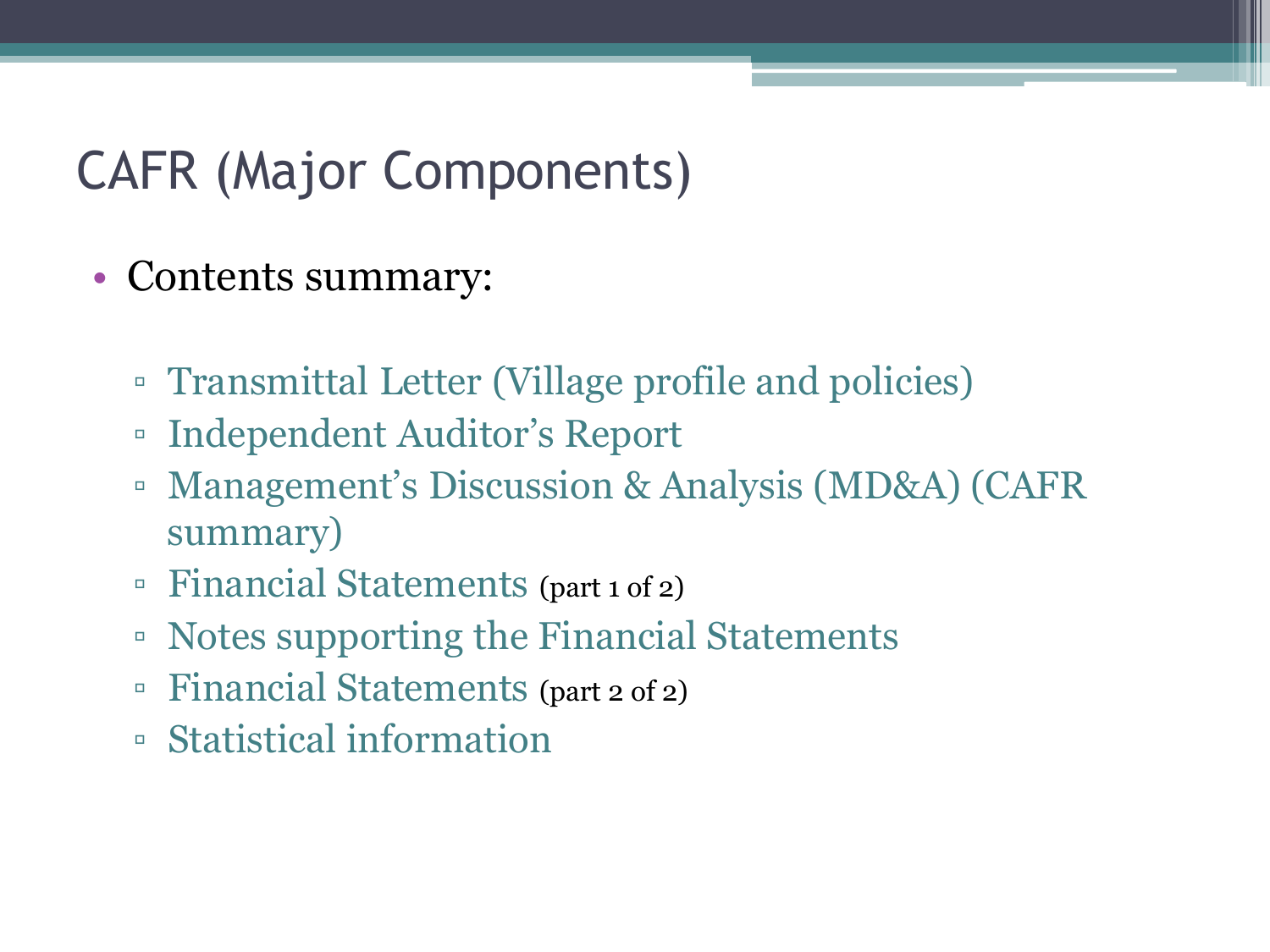## What are Funds?

- In simple terms, funds are like separate entities, with each tracking a separate type of activity.
	- Some Funds are mandatory (such as the General Fund)
	- Others are discretionary (such as the Solid Waste Fund)
	- By tracking activities in separate funds, we can more easily see the financial benefit or burden an activity is providing.
- Most of our funds fall into two categories:
	- **Proprietary funds** 
		- These funds operate like a business where service fees provide a majority of the revenues to keep the fund operating.
		- Examples: Water Utility, Sewer Utility
			- The Storm Water Utility is setup as a proprietary fund; however, this is currently supported by the tax levy.
	- Governmental funds
		- These funds are focused on reporting the results of specific activities and are largely supported by taxes.
		- Examples: General Fund, Municipal Facilities & Equipment Fund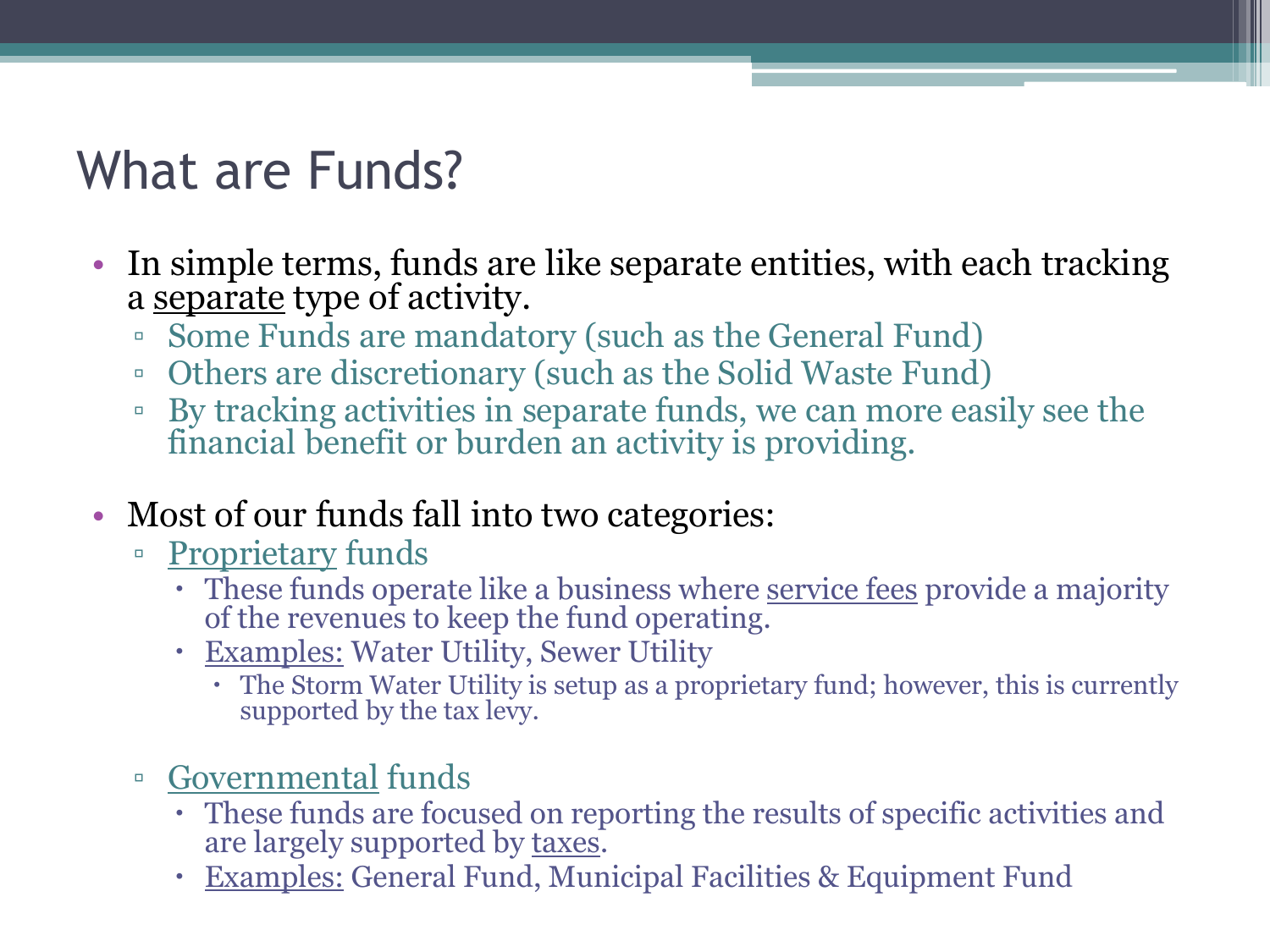# **General Fund**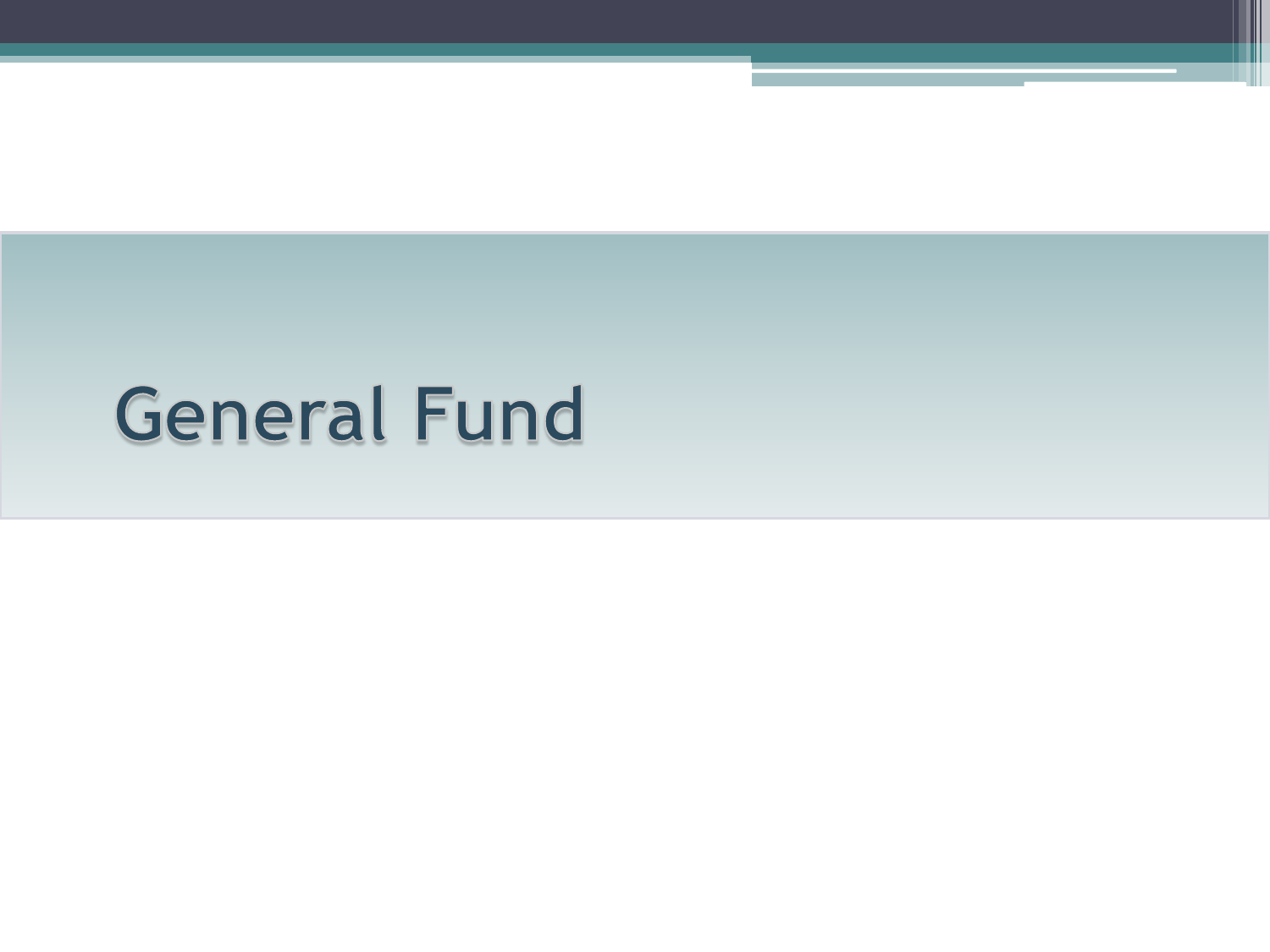## General Fund

- The <u>main operating fund</u> of the Village including:
	- Public Safety (**Police**, **Fire**, Dispatch)
	- Public Works (Equipment and **Street Maintenance**)
	- Culture & Recreation (**Parks**, Old Falls Village)
	- Development (**Community Dev**, Planning, Engineering)
	- General Government (i.e. supportive services)
		- Village Manager, Attorney, Court, Clerk Services, Human Resources, Building Maintenance, Financial Services, IT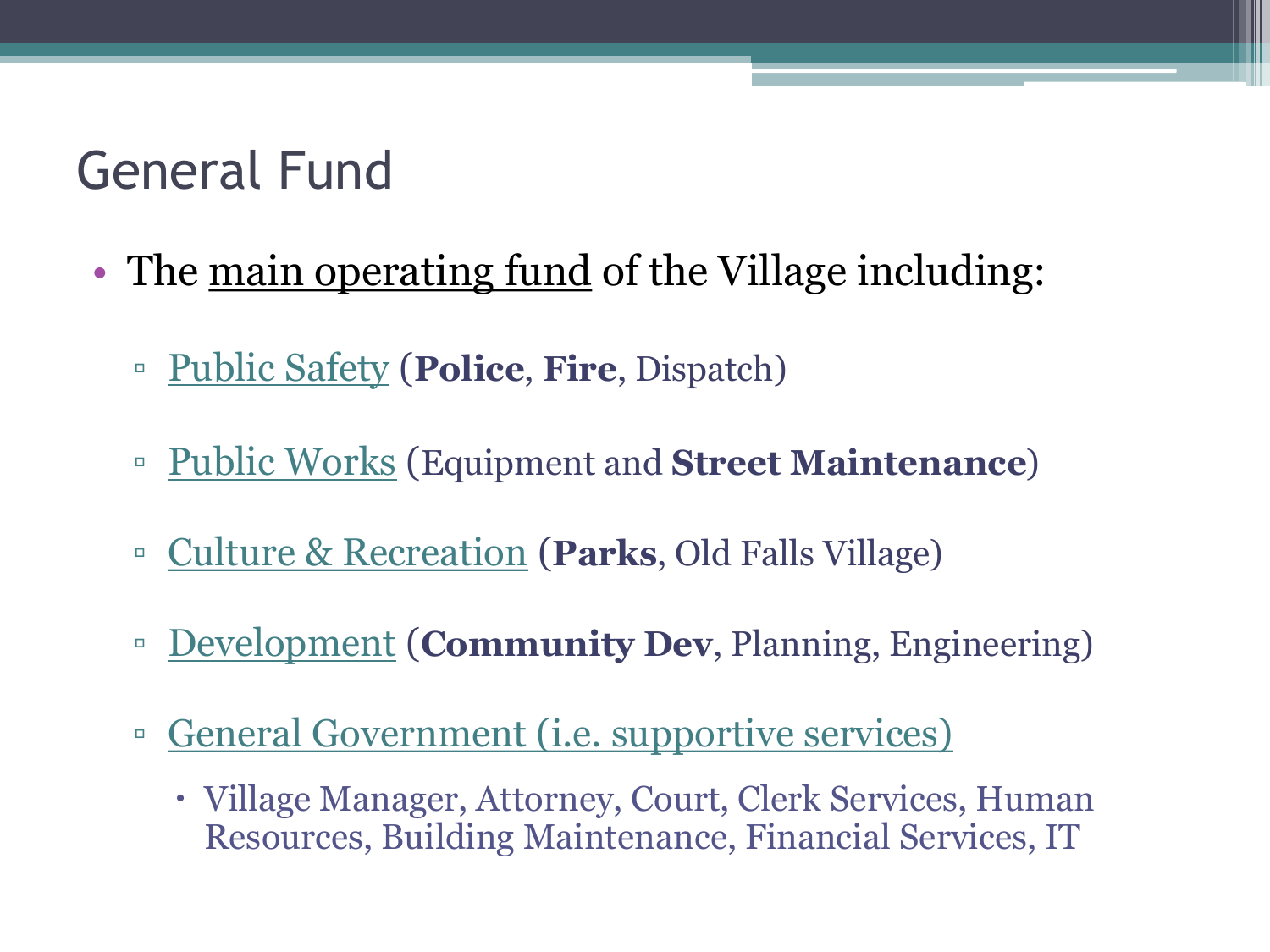#### General Fund Expenditures (in Millions)

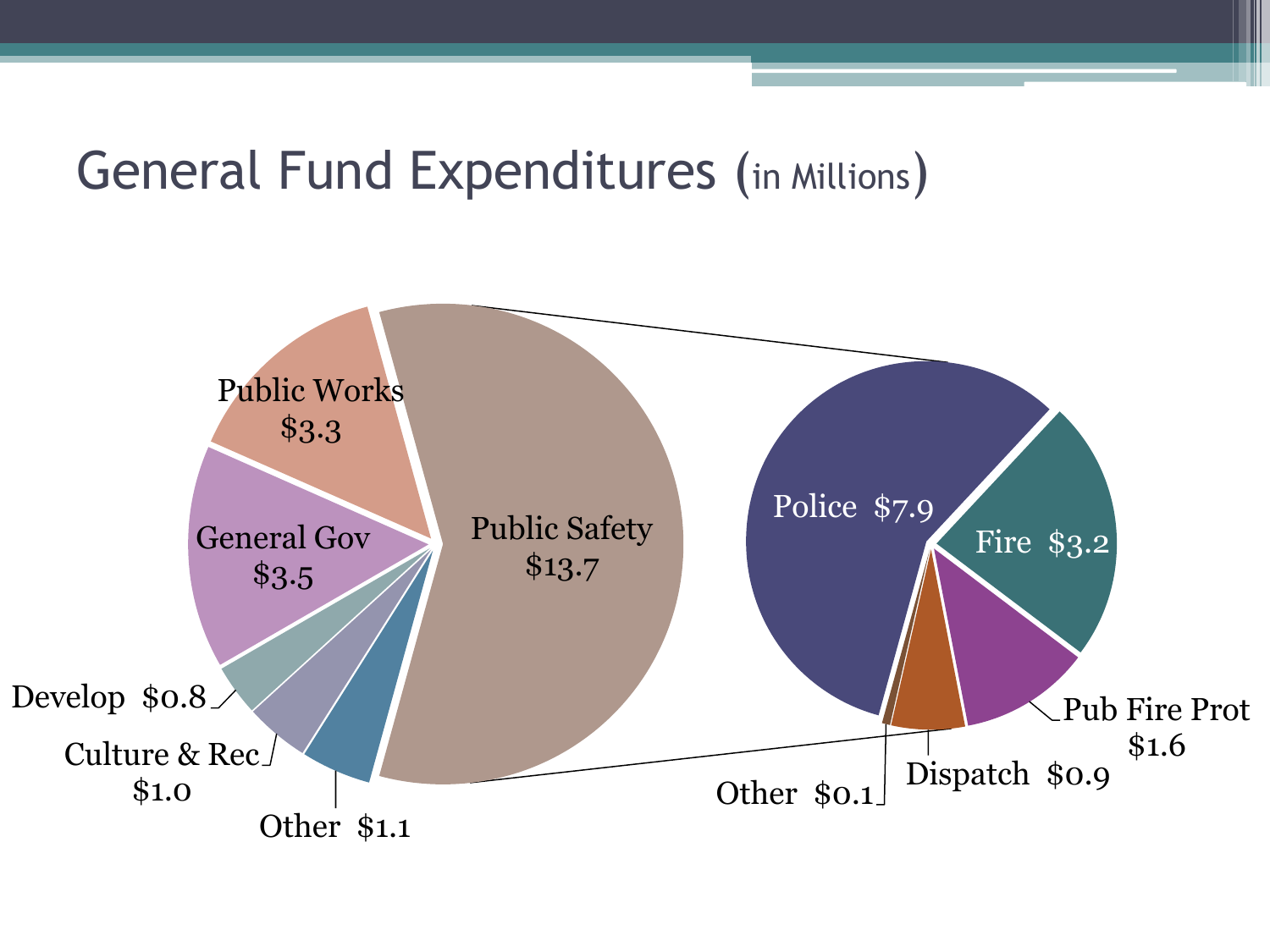## General Fund Expenditures (Budget vs Actual)

#### **Percent of Budget Used**

(Additional details provided on next slide)

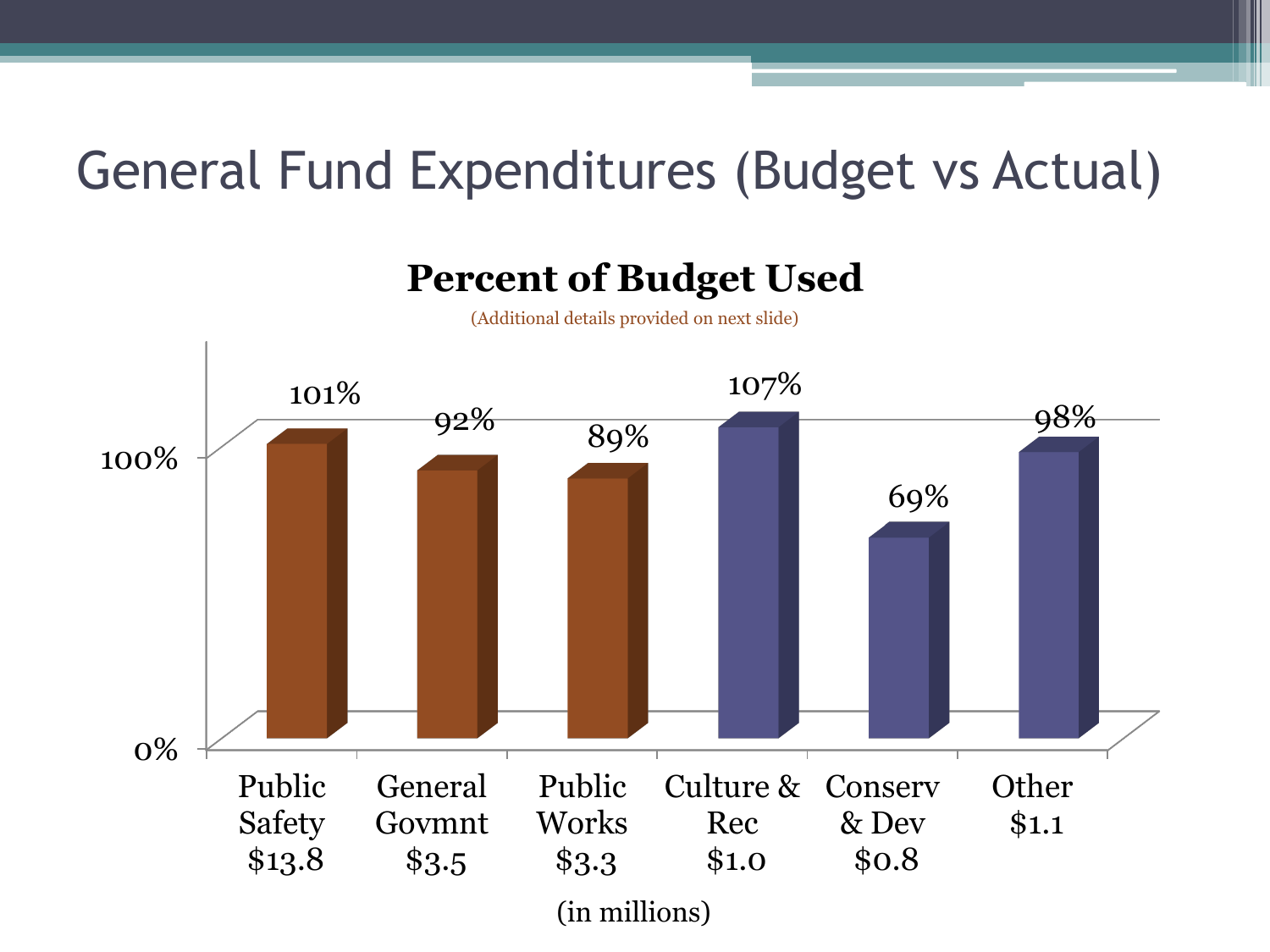## General Fund Expenditures (Budget vs Actual)

- Overall, expenditures were under budget by 3.6% or \$0.9 million. The most significant savings were realized from:
	- A higher focus of engineering time on billable developer projects
	- Lower salt expenditures than expected
	- Open Police Department positions not immediately filled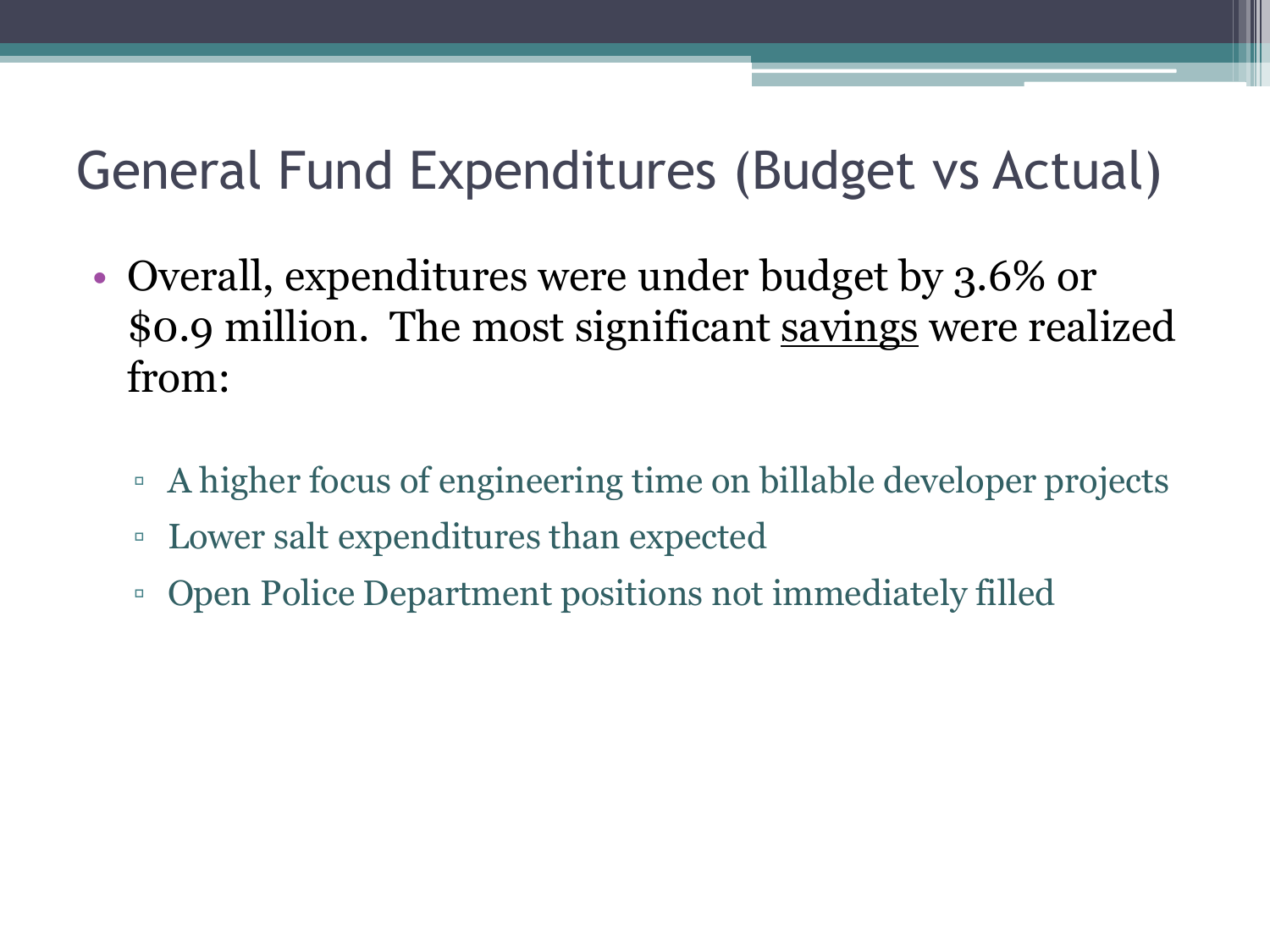## General Fund Expenditures (2014 vs 2013)

**Percent of Prior Year**

(Additional details provided on next slide)

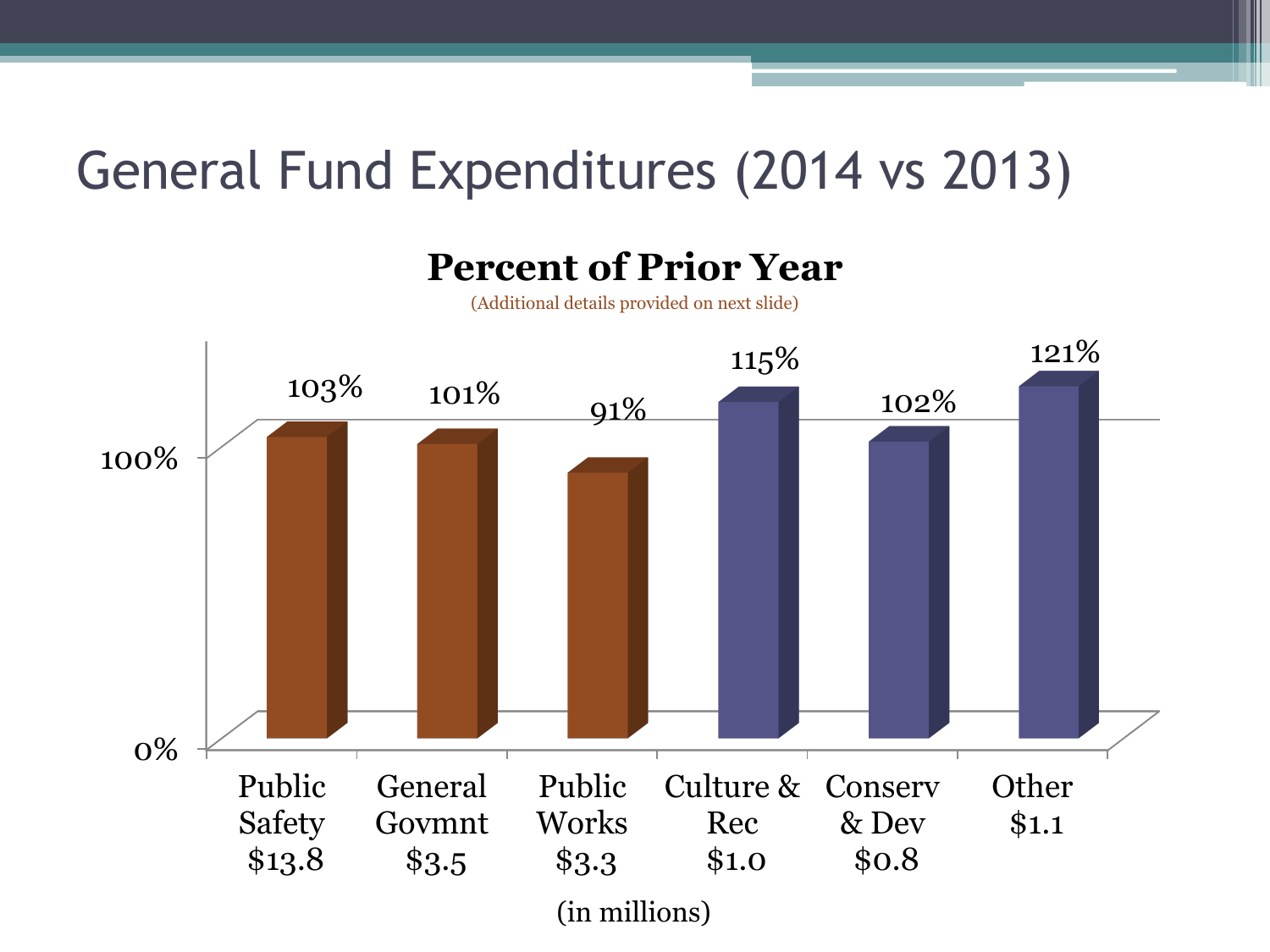## General Fund Expenditures (2014 vs 2013)

- Overall, expenditures increased 2.1% or \$0.5 million.
- The most significant savings were realized from:
	- Decrease in contracted long-term expenses (assessors)
	- Lower salt expenditures than expected
	- Open Police Department positions not immediately filled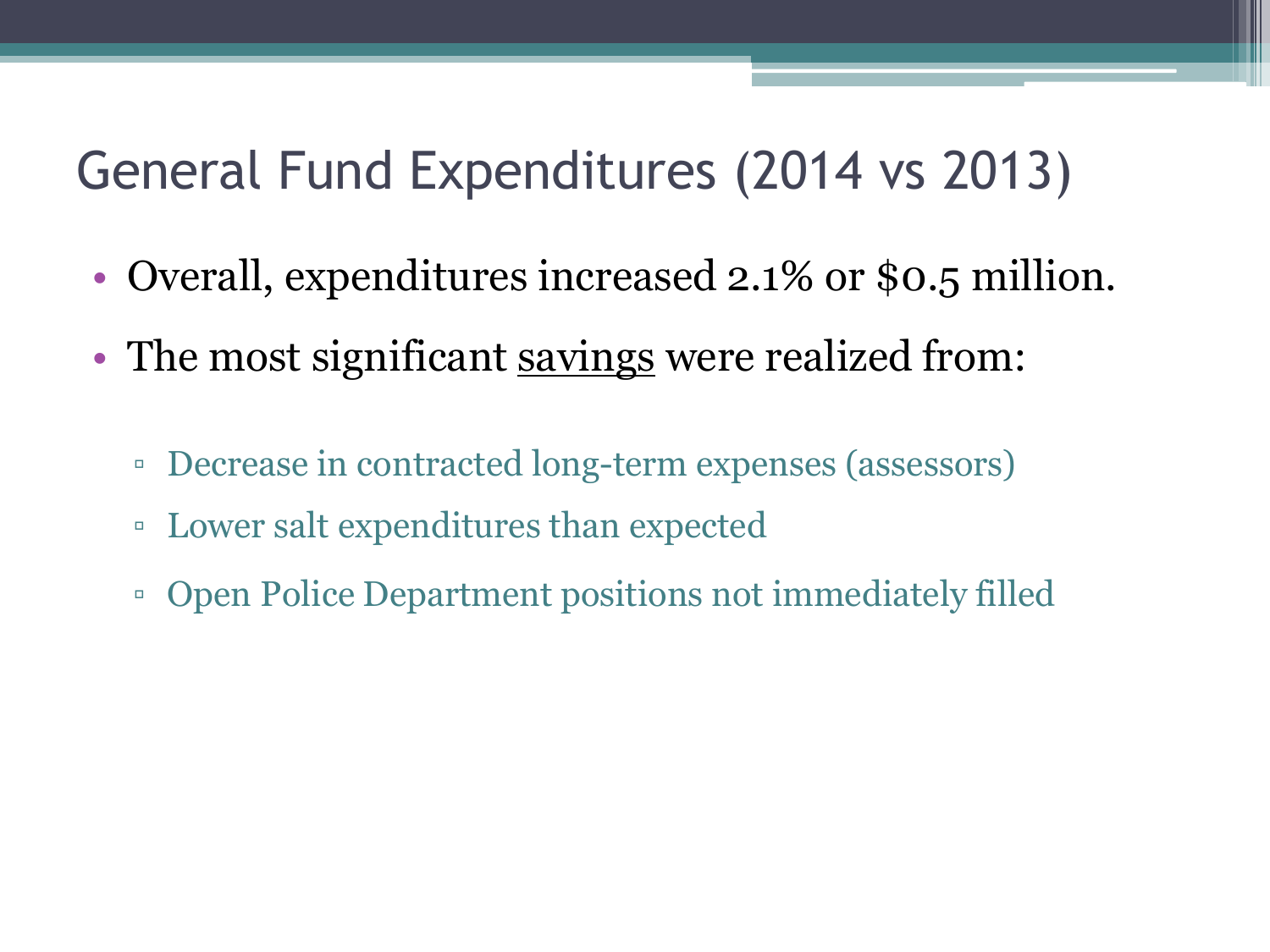## General Fund Expenditures (2014 vs 2013)

- The most significant increases included:
	- Planned post-budget expenditure for the Advanced Waste Services, Inc. transaction - \$105K
	- One time land purchase for Rotary Park \$143K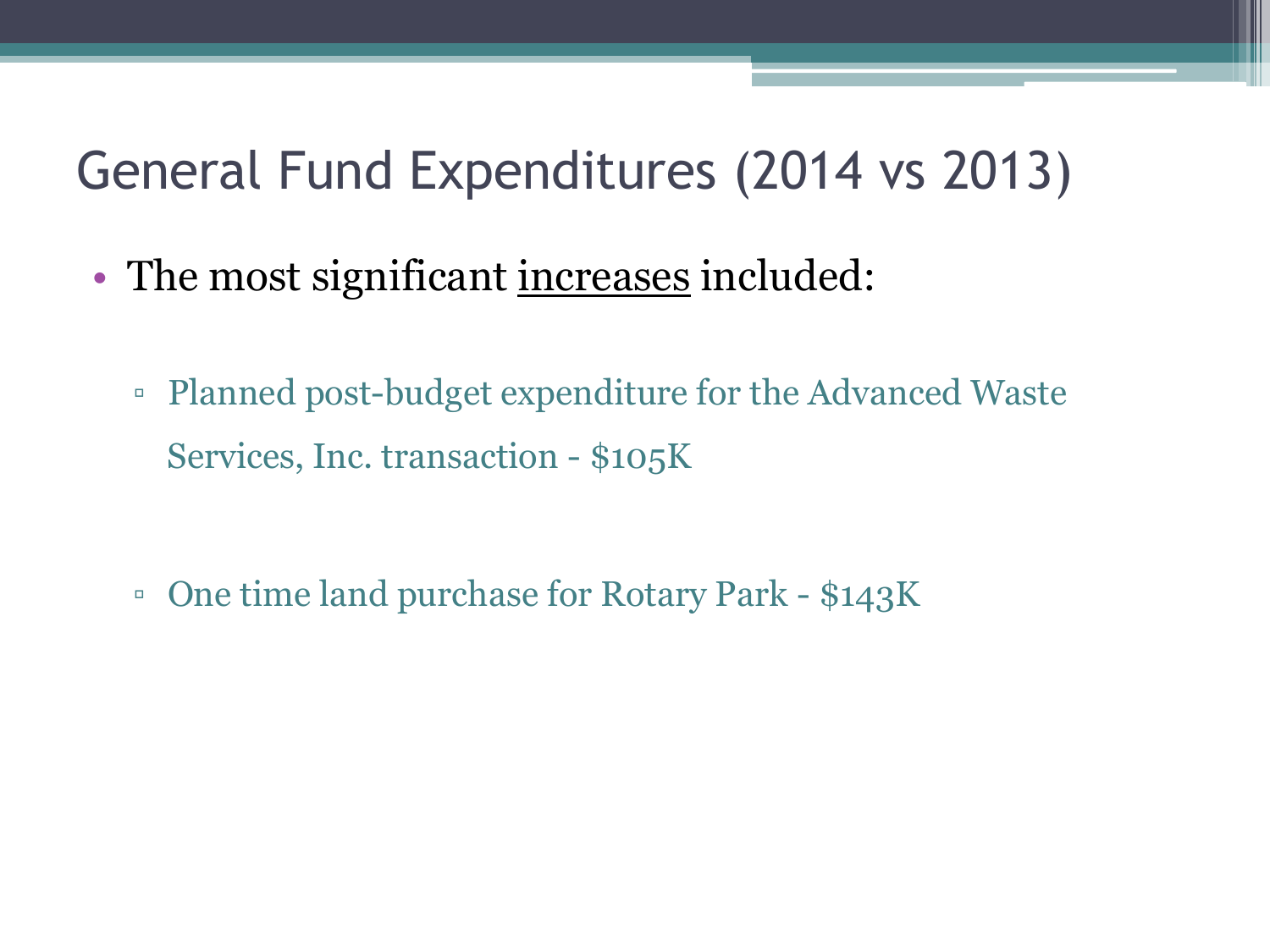#### General Fund Revenues (in Millions)

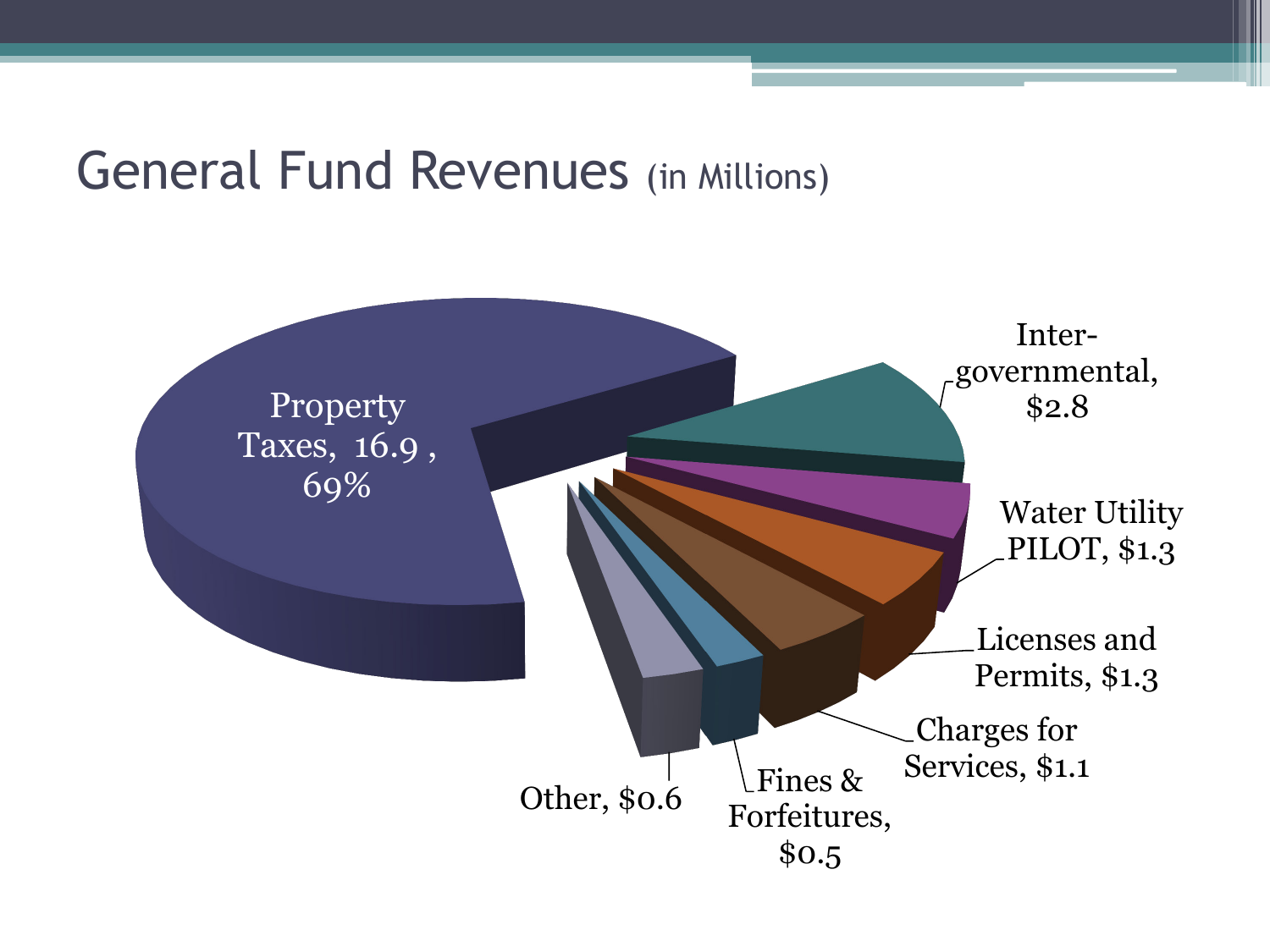### General Fund Revenues (Budget vs Actual)

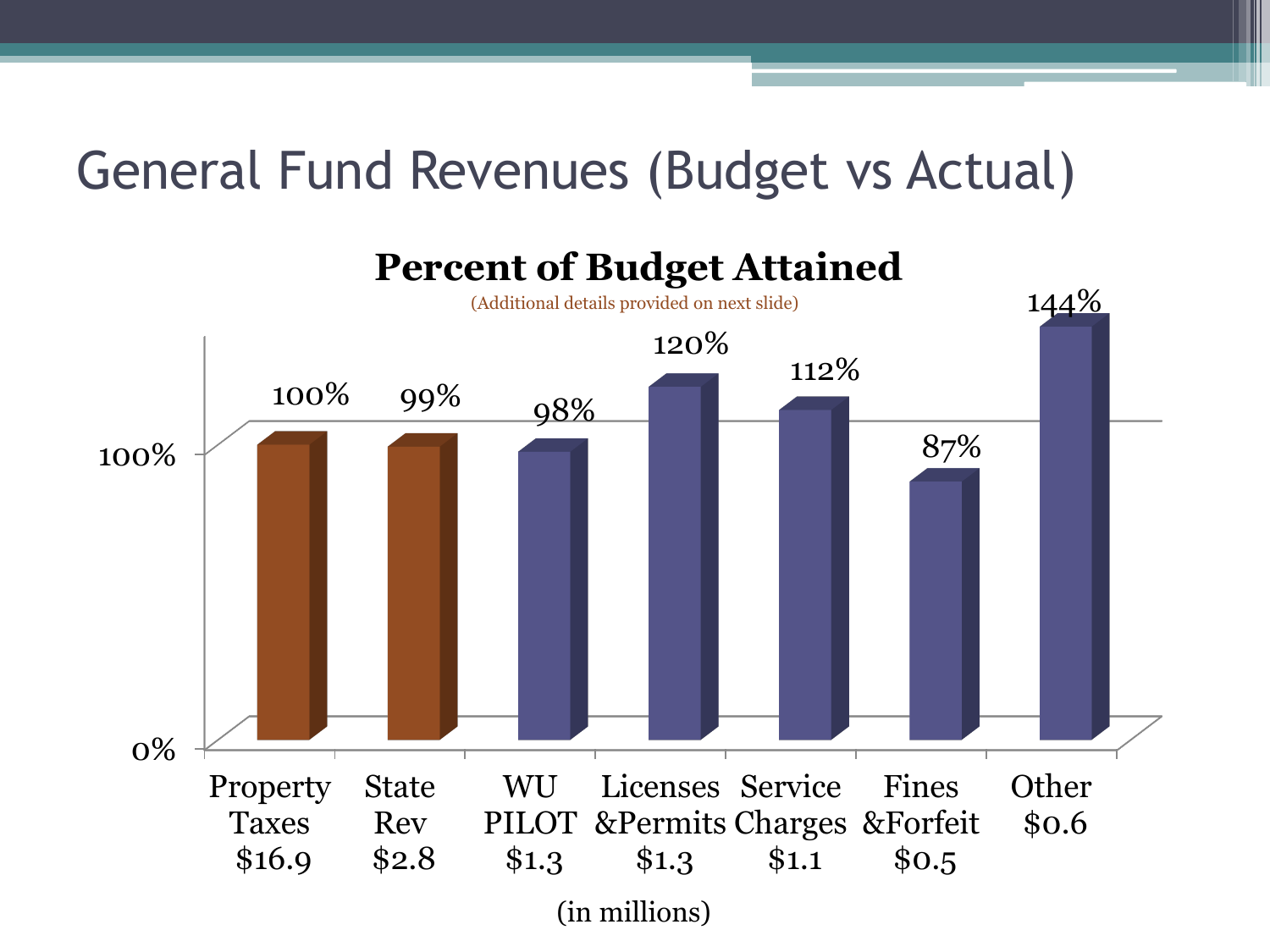### General Fund Revenues (Budget vs Actual)

- Overall, revenues were higher than budget by 1.7% or \$0.4 million. The most significant difference was:
	- Permit revenues from new construction increased significantly, coming in 40% higher than budgeted.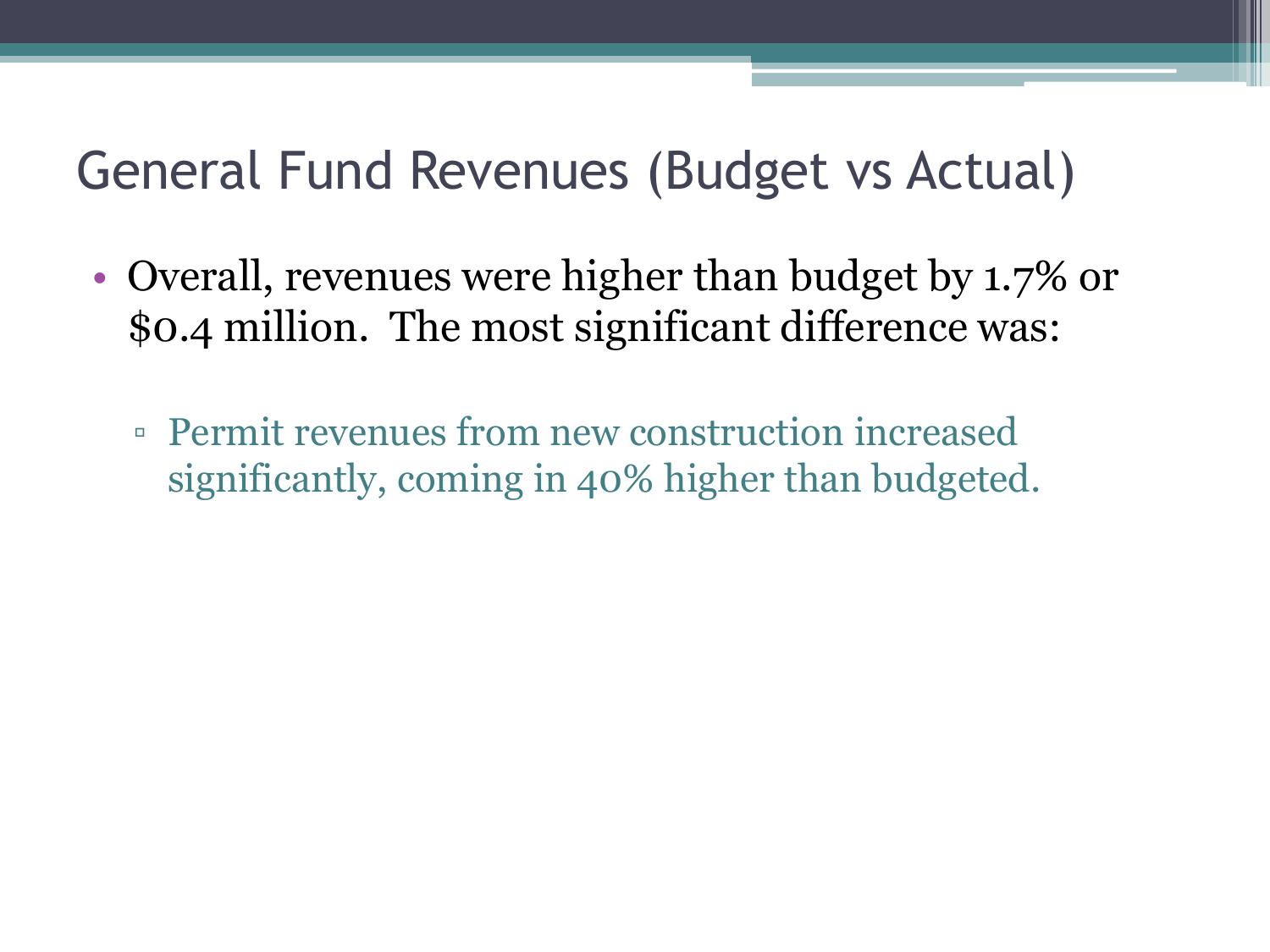## General Fund Revenues (2014 vs 2013)



(in millions)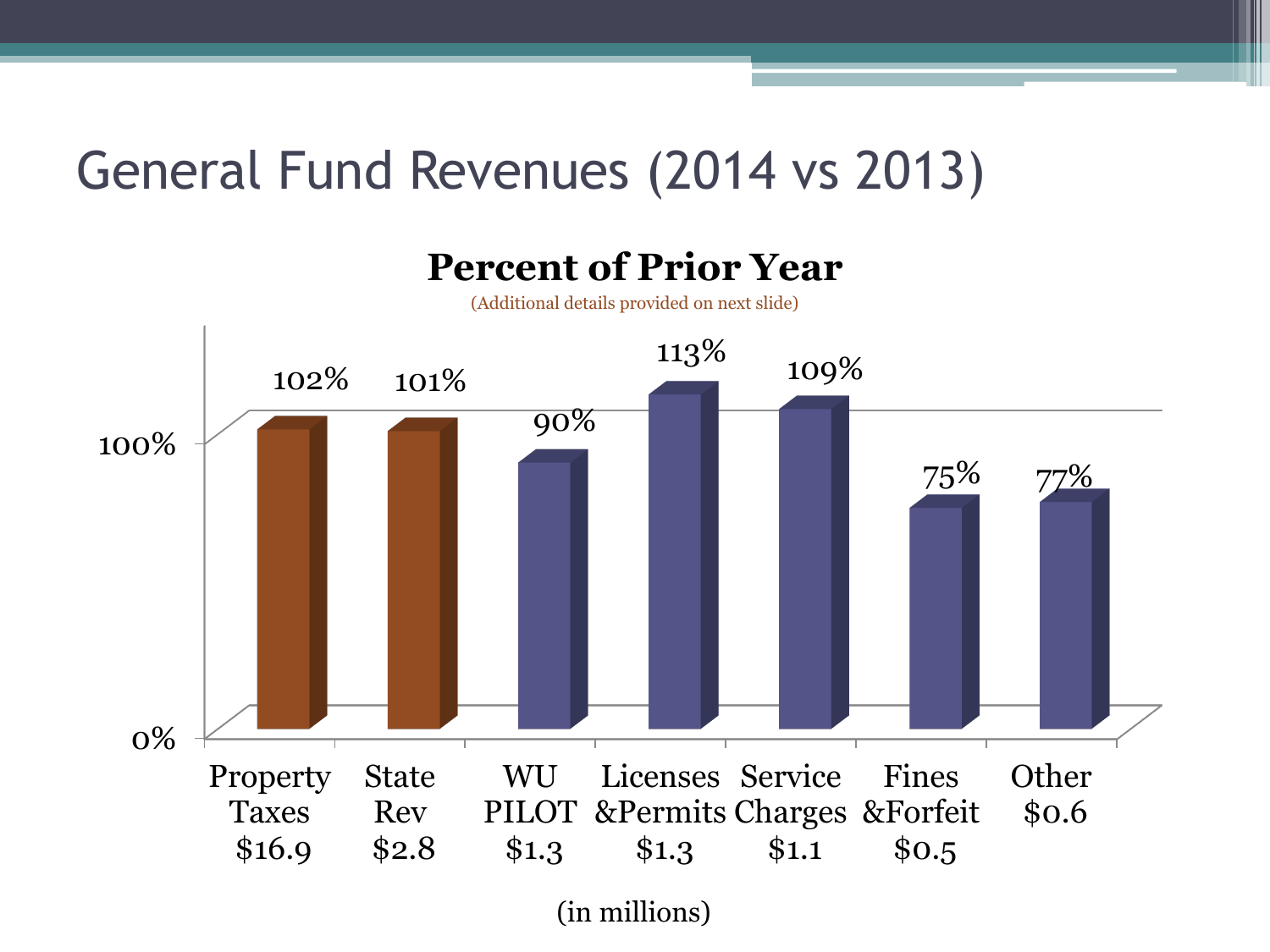## General Fund Revenues (2014 vs 2013)

- Overall, revenues increased 0.1% or \$0.03 million.
- The most significant decreases were from:
	- Fines & Forfeitures
	- Water Utility <u>payment in-lieu of taxes</u>
	- Other interest on advance from other government funds
- The most significant increases were from:
	- Increased taxes (due to net new construction)
	- Licenses and permits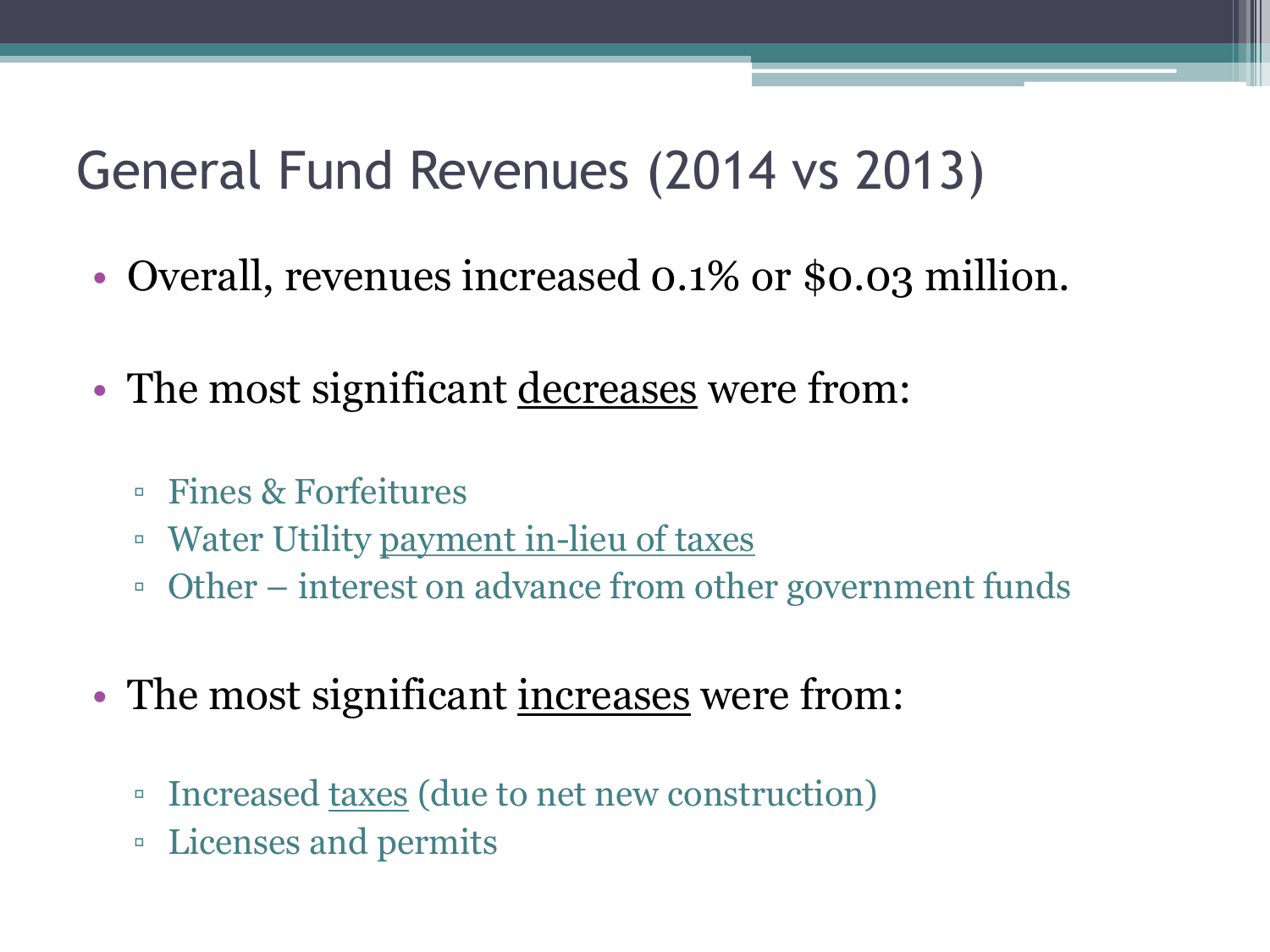### General Fund (Surplus)

| Revenues                                       | \$24,490,440  |
|------------------------------------------------|---------------|
| Less (expenditures)                            | $-22,519,390$ |
| Less (net operating transfers)                 | $-947,875$    |
| <b>Operating surplus</b> (within 6% of budget) | 1,023,175     |
|                                                |               |
| Transfer to 605 Municipal Facilities Fund      | $-913,175$    |
| <b>Change in fund balance</b>                  | 110,000       |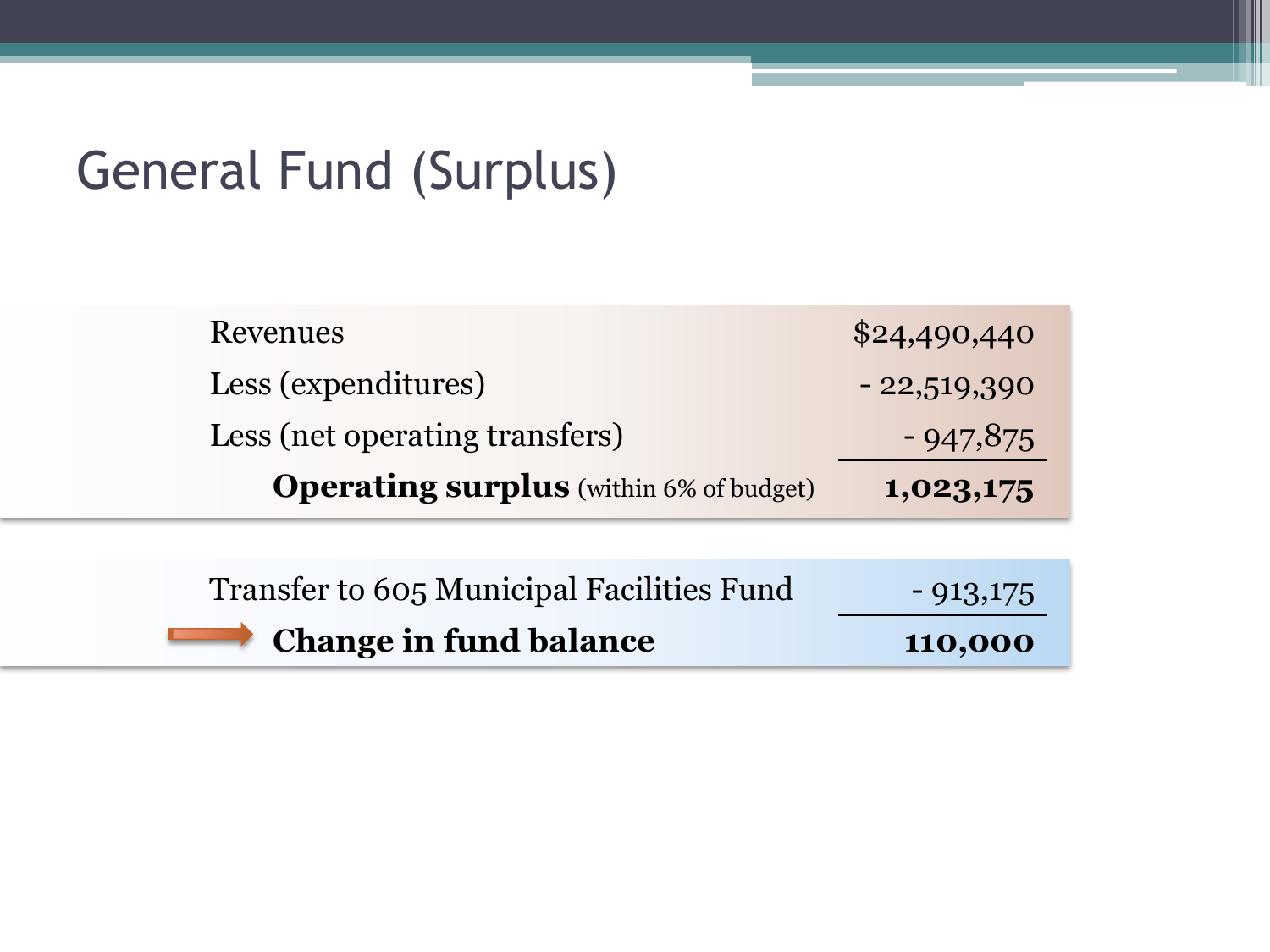### General Fund (Fund Balance) (in Millions)

| Fund balance (beginning of year)            | \$9.5 |
|---------------------------------------------|-------|
| Change in fund balance                      | 0.1   |
| Fund balance (December 31, 2014)            | \$9.6 |
|                                             |       |
| <b>Fund Balance Breakdown</b>               |       |
| Nonspendable                                | \$2.4 |
| <b>Unassigned</b>                           | 7.3   |
|                                             |       |
| Monthly expenditures (based on 2015 budget) | \$2.1 |
|                                             |       |
| Months of working capital =                 | 3.5   |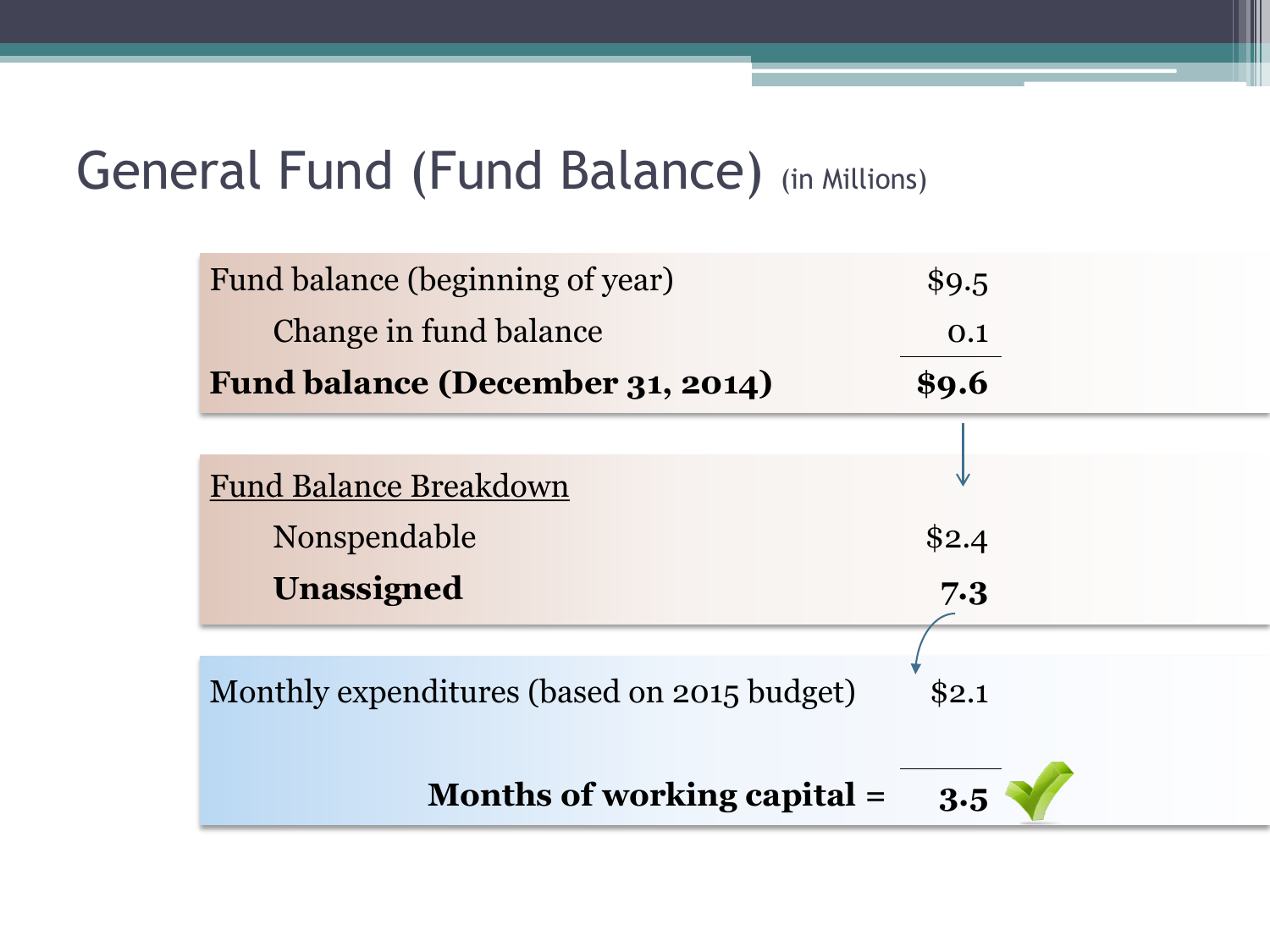#### Tax Rate Comparison

|                                   |             |            |           |           |        | 2014      |           | 2014      | 2014      |          |          |
|-----------------------------------|-------------|------------|-----------|-----------|--------|-----------|-----------|-----------|-----------|----------|----------|
|                                   |             |            |           |           |        | Oper      | 2014 TID  | Total     | Total     | ₩        |          |
|                                   | <b>Size</b> |            | Eq Val    | Assd Val  | Asmnt  | Tax Lew   | Tax Levy  | Muni Levy | Tax Lew   | Muni     | Overall  |
| Municipality                      | in Acres    | Population | (billion) | (billion) | Ratio  | (million) | (million) | (million) | (million) | Tax Rate | Tax Rate |
| Village of Merton                 | 16,448      | 3,353      | 0.4       | 0.4       | 1.0349 | 1.2       | 0.0       | 1.2       | 6.0       | 3.04     | 13.72    |
| City of Pewaukee                  | 12,480      | 13,195     | 2.7       | 2.7       | 0.9944 | 8.2       | 0.0       | 8.2       | 42.3      | 3.06     | 15.04    |
| Village of Wales                  | 2,099       | 2,549      | 0.4       | 0.3       | 0.9757 | 1.2       | 0.2       | 1.4       | 5.9       | 3.50     | 15.44    |
| Village of Nashotah               | 1,069       | 1,395      | 0.2       | 0.2       | 0.9841 | 0.7       | 0.0       | 0.7       | 2.7       | 4.08     | 14.04    |
| Village of Chenequa               | 2,266       | 590        | 0.5       | 0.4       | 0.9650 | 1.8       | 0.0       | 1.8       | 7.4       | 4.12     | 15.48    |
| Village of Oconomowoc Lake        | 1,267       | 595        | 0.3       | 0.3       | 1.0169 | 1.3       | 0.0       | 1.3       | 5.4       | 4.18     | 15.03    |
| Village of North Prairie          | 1,798       | 2,141      | 0.2       | 0.2       | 0.9503 | 0.9       | 0.0       | 0.9       | 3.5       | 4.20     | 15.90    |
| Village of Lac La Belle           | 627         | 290        | 0.1       | 0.1       | 1.0182 | 0.5       | 0.0       | 0.5       | 1.9       | 4.47     | 15.46    |
| City of Delafield                 | 6,022       | 7,085      | 1.3       | 1.3       | 1.0057 | 5.9       | 0.1       | 6.0       | 22.2      | 4.47     | 15.05    |
| Village of Hartland               | 3,277       | 9,110      | 1.2       | 1.2       | 0.9981 | 5.2       | 0.0       | 5.2       | 20.8      | 4.49     | 16.83    |
| Village of Lannon                 | 1,562       | 1,107      | 0.1       | 0.1       | 1.0832 | 0.5       | 0.0       | 0.5       | 1.9       | 4.50     | 15.53    |
| Village of Eagle                  | 851         | 1,950      | 0.1       | 0.2       | 1.0441 | 0.7       | 0.0       | 0.7       | 2.8       | 4.79     | 16.76    |
| City of Muskego                   | 20,224      | 24,135     | 2.6       | 2.6       | 0.9669 | 12.2      | 1.2       | 13.4      | 47.6      | 4.90     | 16.90    |
| Village of Dousman                | 1,651       | 2,302      | 0.2       | 0.2       | 1.0270 | 0.9       | 0.0       | 0.9       | 3.2       | 5.06     | 16.41    |
| Village of Sussex                 | 4,877       | 10,518     | 1.2       | 1.2       | 0.9667 | 6.0       | 0.1       | 6.0       | 20.9      | 5.17     | 16.96    |
| <b>Village of Menomonee Falls</b> | 21,120      | 35,626     | 4.5       | 4.5       | 1.0103 | 22.4      | 4.5       | 26.9      | 85.6      | 5.20     | 17.56    |
| City of Oconomowoc                | 18,752      | 15,759     | 1.9       | 1.9       | 1.0140 | 10.1      | 0.1       | 10.2      | 33.7      | 5.37     | 16.34    |
| Village of Pewaukee               | 2,643       | 8,166      | 0.9       | 0.9       | 0.9757 | 4.8       | 0.0       | 4.8       | 16.9      | 5.42     | 17.36    |
| <b>City of New Berlin</b>         | 23,616      | 39,584     | 4.7       | 4.5       | 0.9523 | 24.7      | 0.0       | 24.7      | 90.2      | 5.51     | 18.41    |
| City of Brookfield                | 17,658      | 37,920     | 6.3       | 6.6       | 1.0495 | 36.5      | 1.4       | 37.9      | 117.0     | 5.58     | 15.77    |
| Village of Elm Grove              | 2,093       | 5,934      | 1.1       | 1.0       | 0.9946 | 6.6       | 0.5       | 7.1       | 20.2      | 6.48     | 17.68    |
| Village of Big Bend               | 2,016       | 1,297      | 0.1       | 0.2       | 1.0479 | 1.0       | 0.0       | 1.0       | 2.7       | 6.53     | 16.32    |
| Village of Mukwonago              | 5,056       | 7,355      | 0.7       | 0.7       | 0.9826 | 5.1       | 0.7       | 5.9       | 13.8      | 7.84     | 18.39    |
| Village of Butler                 | 499         | 1,841      | 0.2       | 0.2       | 0.9993 | 1.8       | 0.5       | 2.3       | 5.1       | 8.24     | 20.09    |
| City of Waukesha                  | 14,528      | 70,718     | 5.5       | 5.4       | 0.9812 | 54.5      | 4.7       | 59.3      | 121.8     | 10.43    | 20.91    |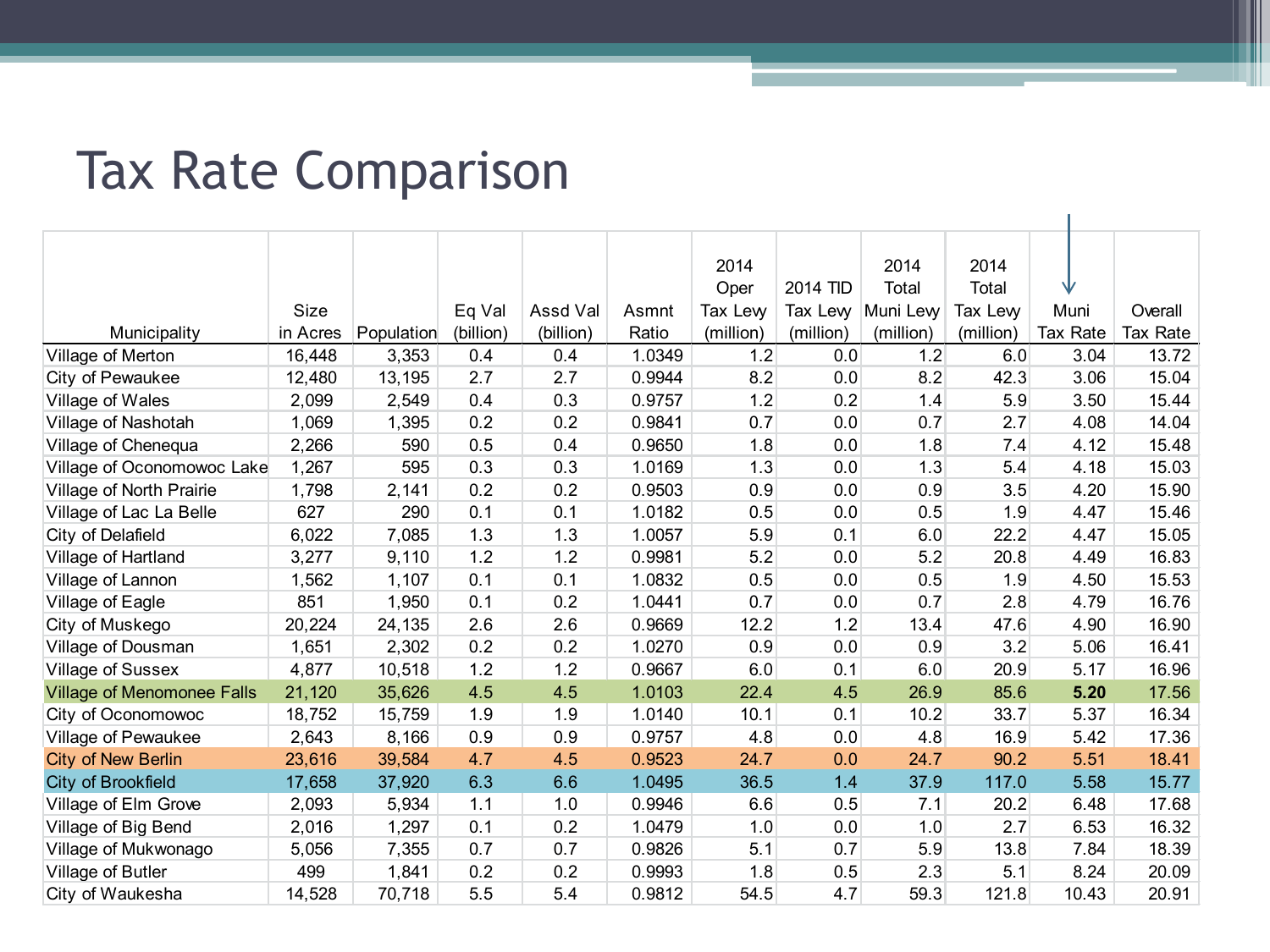# **Municipal Facilities &** Equipment Fund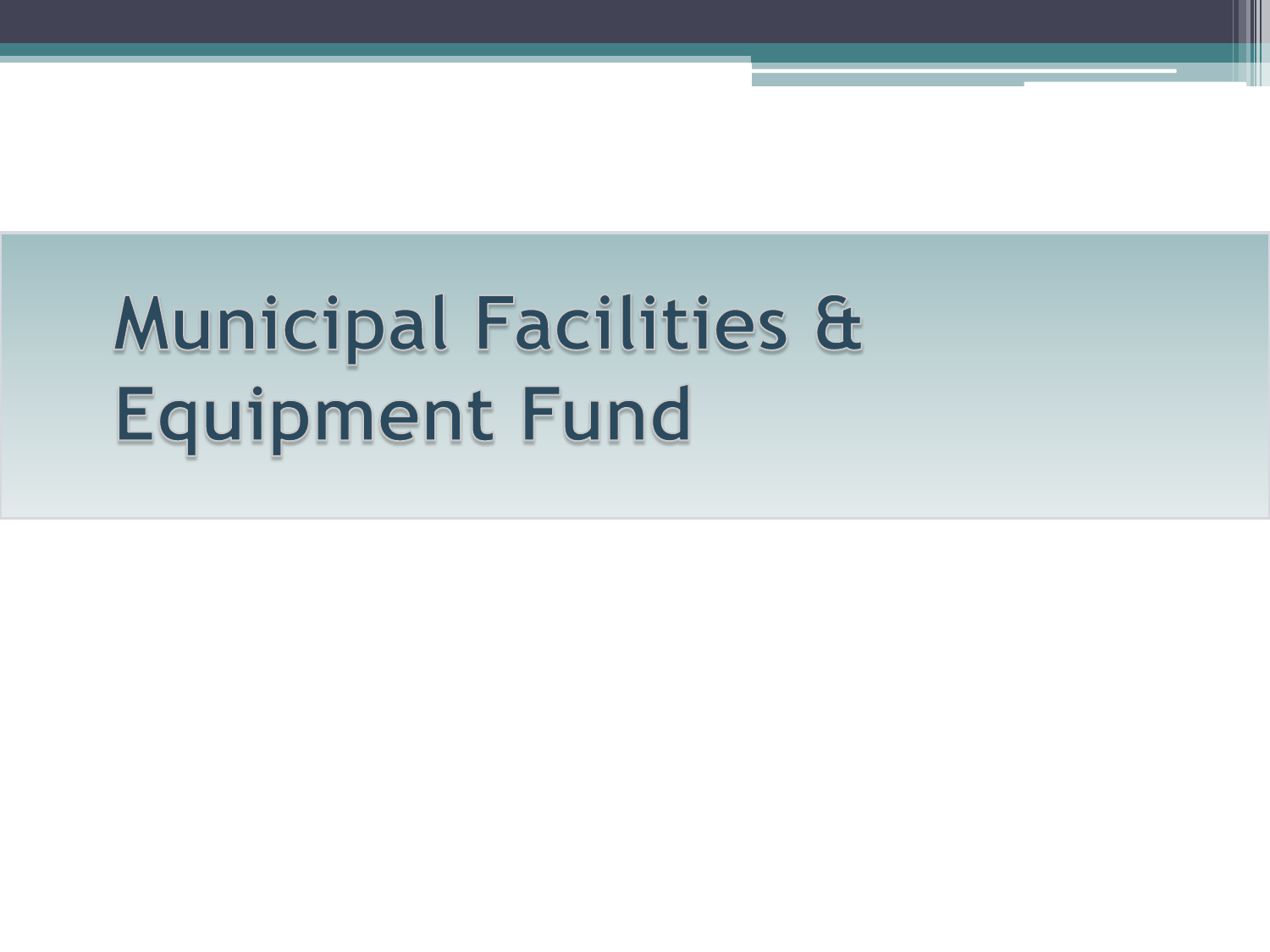## Municipal Facilities & Equipment Fund (MFEF)

- The MFEF continues to be a <u>strong</u> asset to the Village.
- Landfill <u>tipping fees</u> are the major revenue source for the MFEF. These fees were lower than estimated at \$2.7 million for 2014, \$0.1 million lower than budget.
- Our current projections go out to the year 2033, and show an estimated cash balance of over \$30 million.
	- The future funds available will eventually be used as an internal revolving loan available to the Village for our annual capital budget.
- During 2014 the General Fund transferred in \$0.9 million in surplus.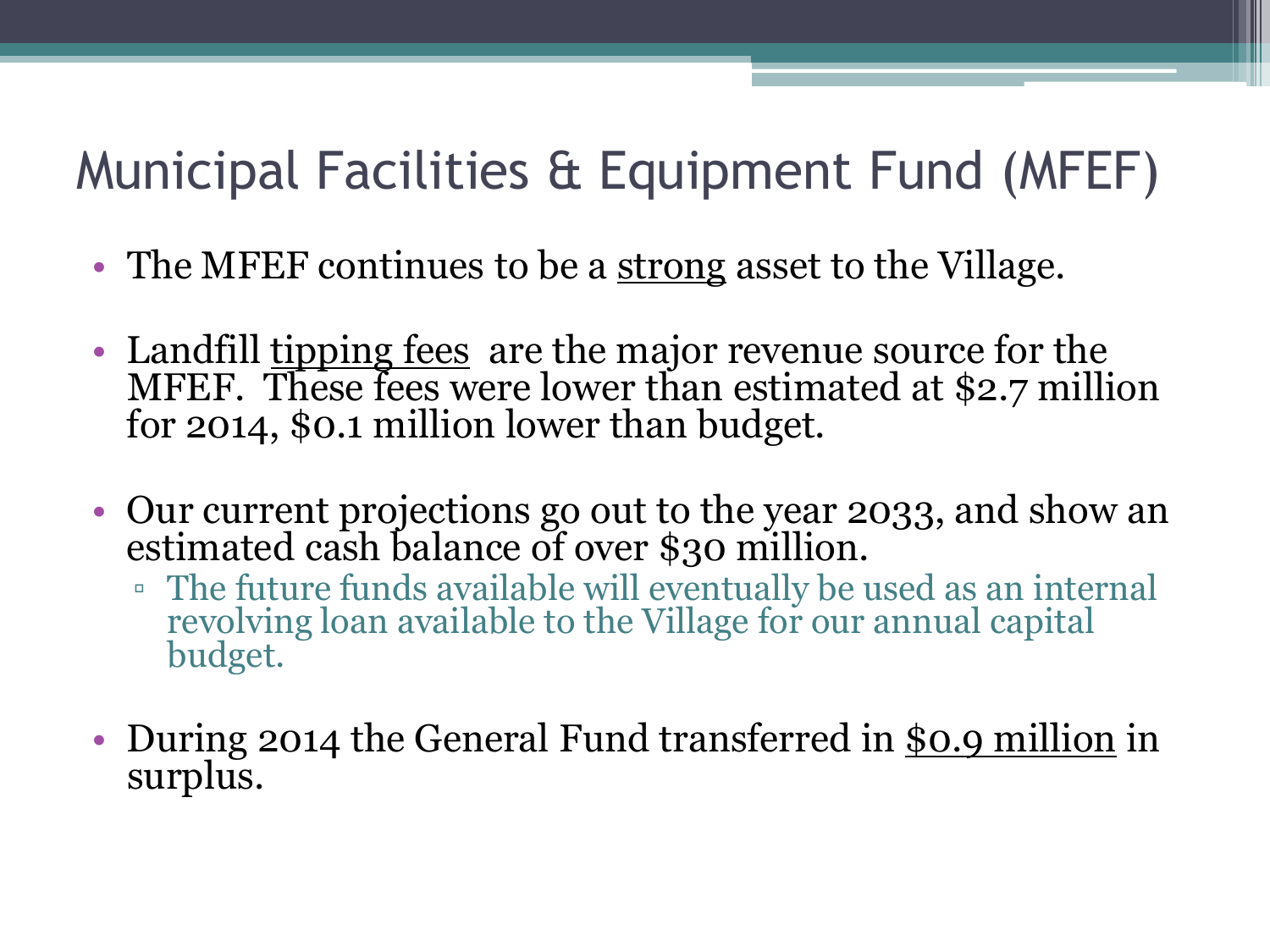# **Water Utility**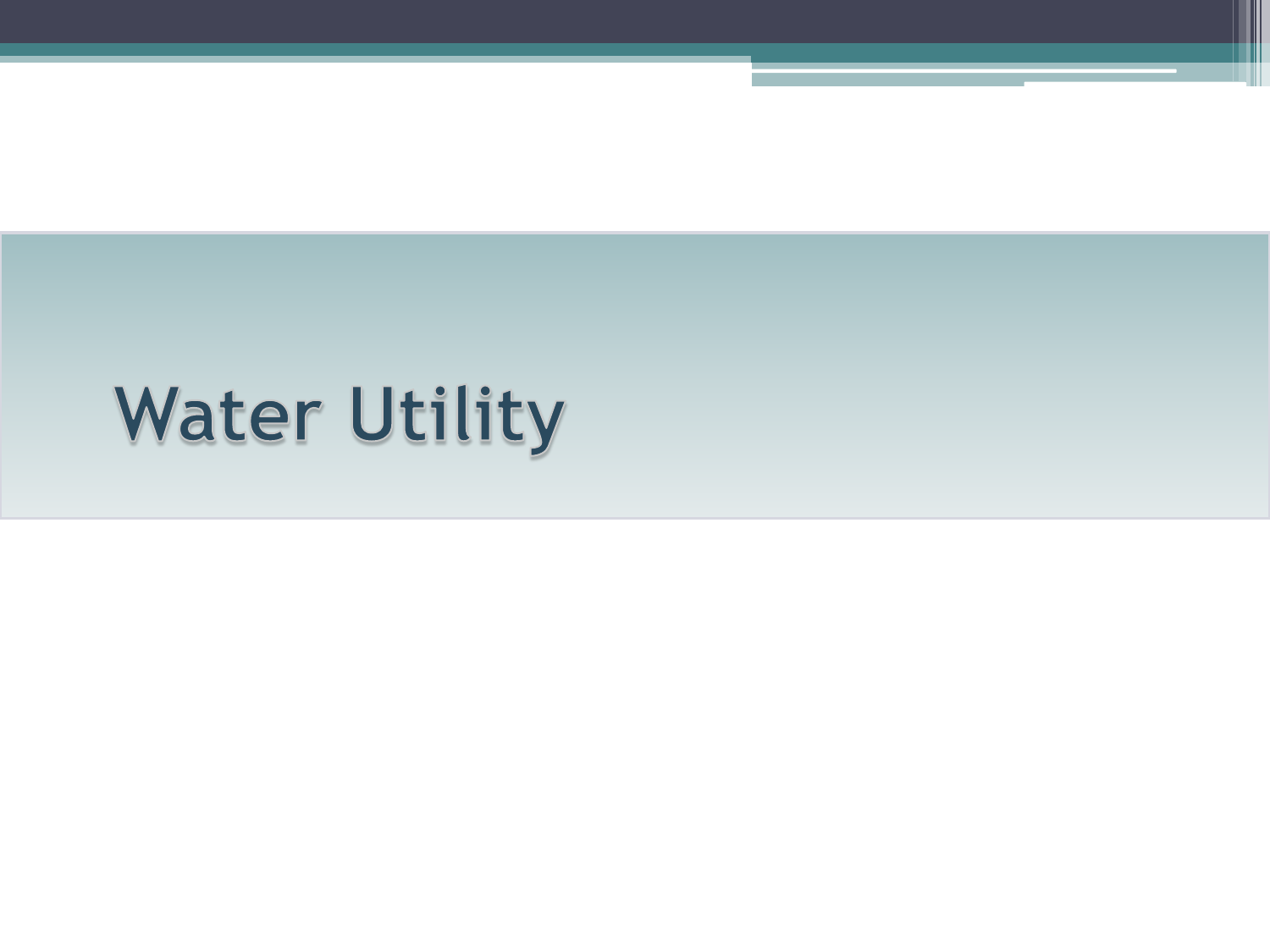#### Water Utility (Balance Sheet Highlights) (in Millions)

|                                                 | 2014      | 2013     | 2012  |
|-------------------------------------------------|-----------|----------|-------|
| Unrestricted cash                               | \$4.0     | $\$3.3$  | \$2.2 |
| Tax roll charges                                | 0.2       | 0.2      | 0.2   |
| <b>Cash readily available</b>                   | 4.2       | 3.5      | 2.4   |
|                                                 |           |          |       |
| Accounts payable and accrued liabilities        | 0.6       | 0.8      | 1.1   |
| <b>Outstanding debt</b> (plus accrued interest) | 5.9       | 5.6      | 4.8   |
| Liabilities available for payment               | 6.5       | 6.4      | 5.9   |
|                                                 |           |          |       |
| Liab. covered by future cash flow               | $-$ \$2.3 | $- $2.9$ |       |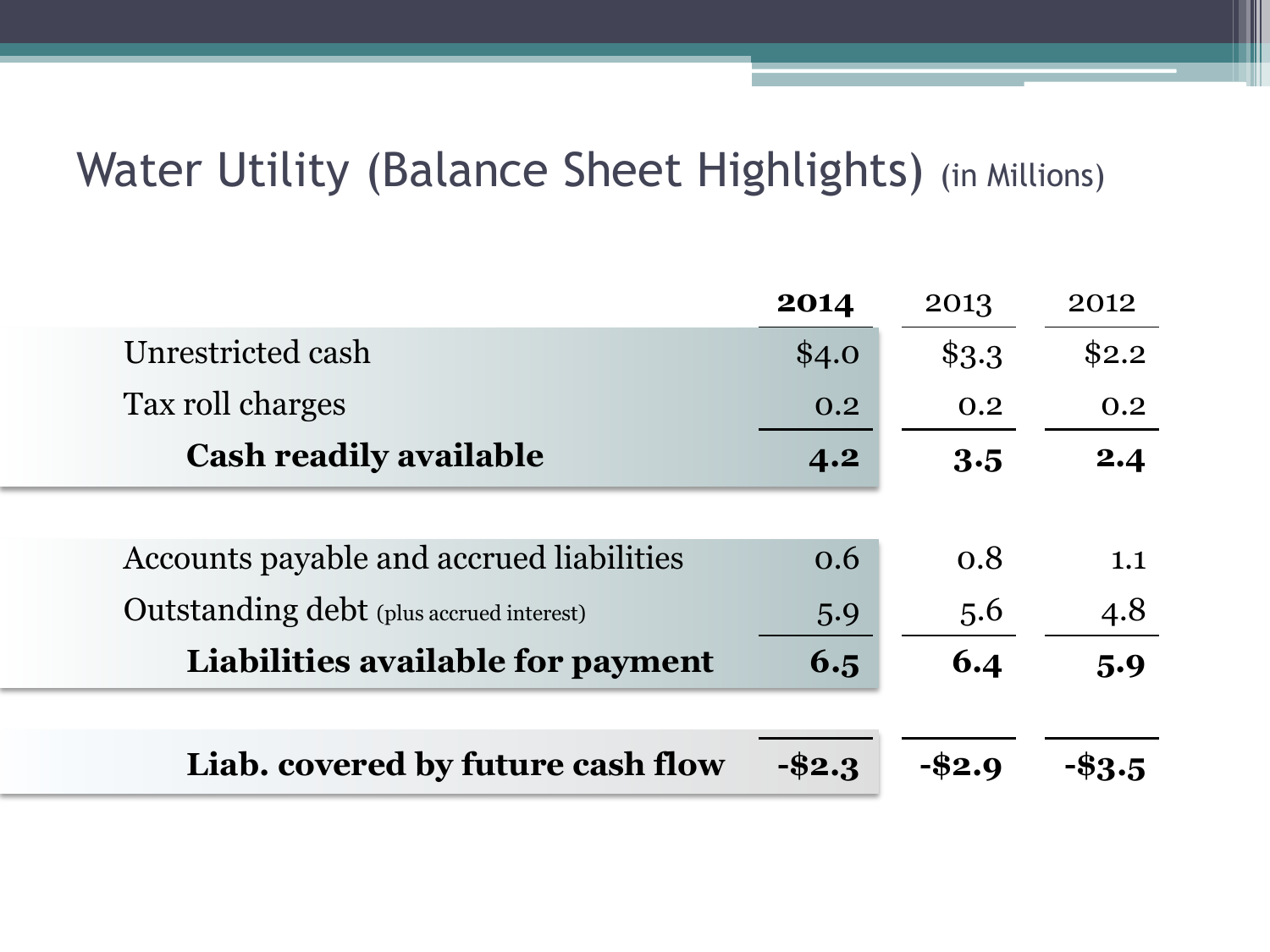## Water Utility (Income Stmt Highlights) (in Millions)

|                                                       | 2014       | 2013   | 2012   |
|-------------------------------------------------------|------------|--------|--------|
| User service charges                                  | \$6.5      | \$6.6  | \$7.1  |
| <b>Operating expenses</b> (less depreciation)         | 4.9        | 4.9    | 4.9    |
| <b>Operating income</b>                               | <b>1.6</b> | 1.7    | 2.2    |
|                                                       |            |        |        |
| Net nonoperating expenses (w/o non-cash items)        | 0.2        | $-0.1$ | $-0.1$ |
| <b>Net income</b> (w/o depreciation or contributions) | \$1.8      | \$1.6  | \$2.1  |
|                                                       |            |        |        |

| <b>Financial Statement Reconciling Info:</b> |       |       |       |
|----------------------------------------------|-------|-------|-------|
| Depreciation expense                         | \$1.6 | \$1.6 | \$1.5 |
| Capital contributions revenue                | 2.2   | 0.2   | 0.6   |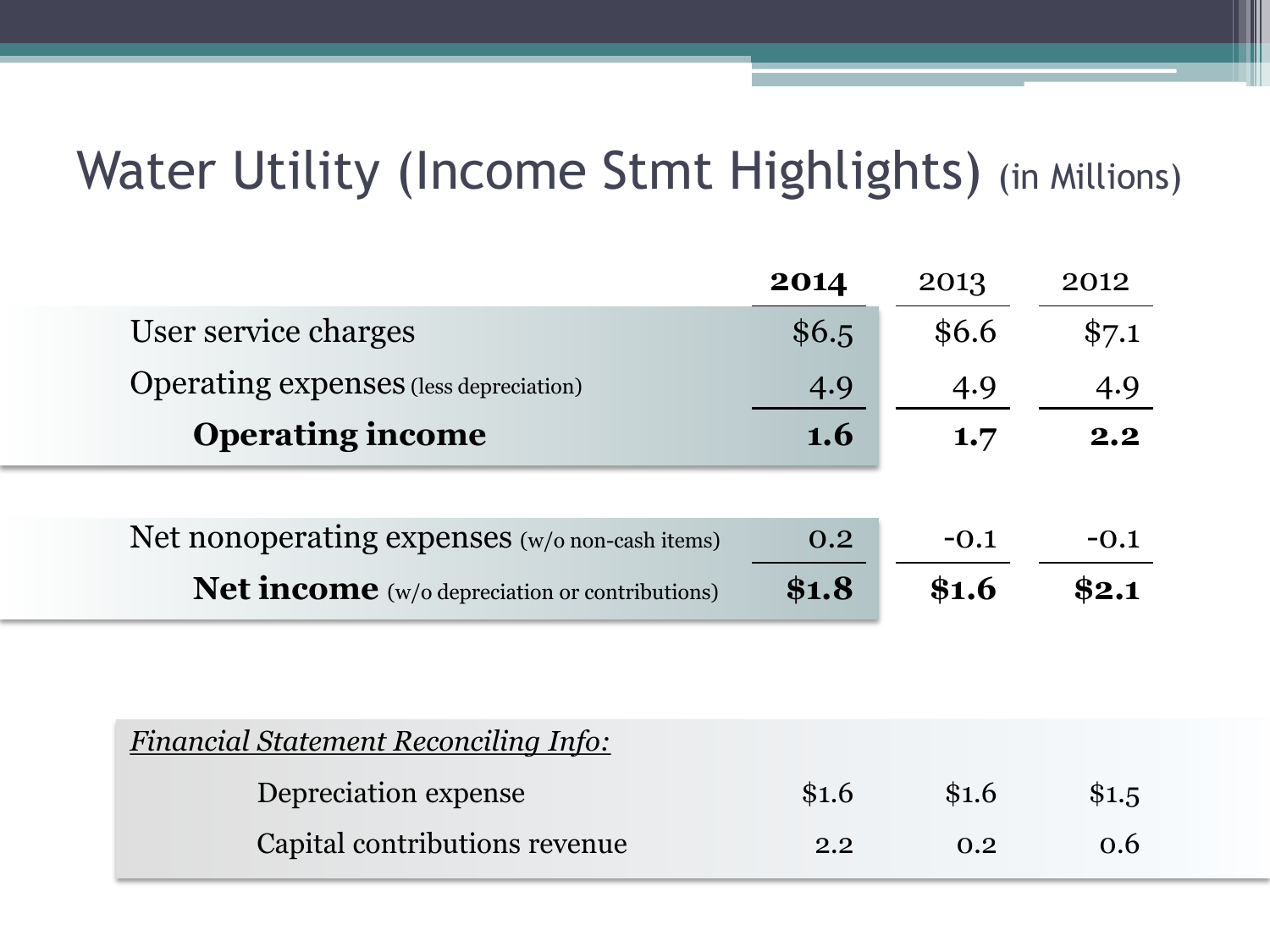## Water Utility (Comments)

- The Water Utility is governed by the Wisconsin Public Service Commission (PSC)
	- There were two rate increases in June and November of 2014 as a result of increased Milwaukee water rates.
- Despite the drop in consumption (2014 vs 2013), the Water Utility completed the year with positive results.
	- User charges decreased slightly by \$0.1 million or 1.6%.
- There are significant infrastructure projects in the near future, so it's important for the Utility to remain financially healthy.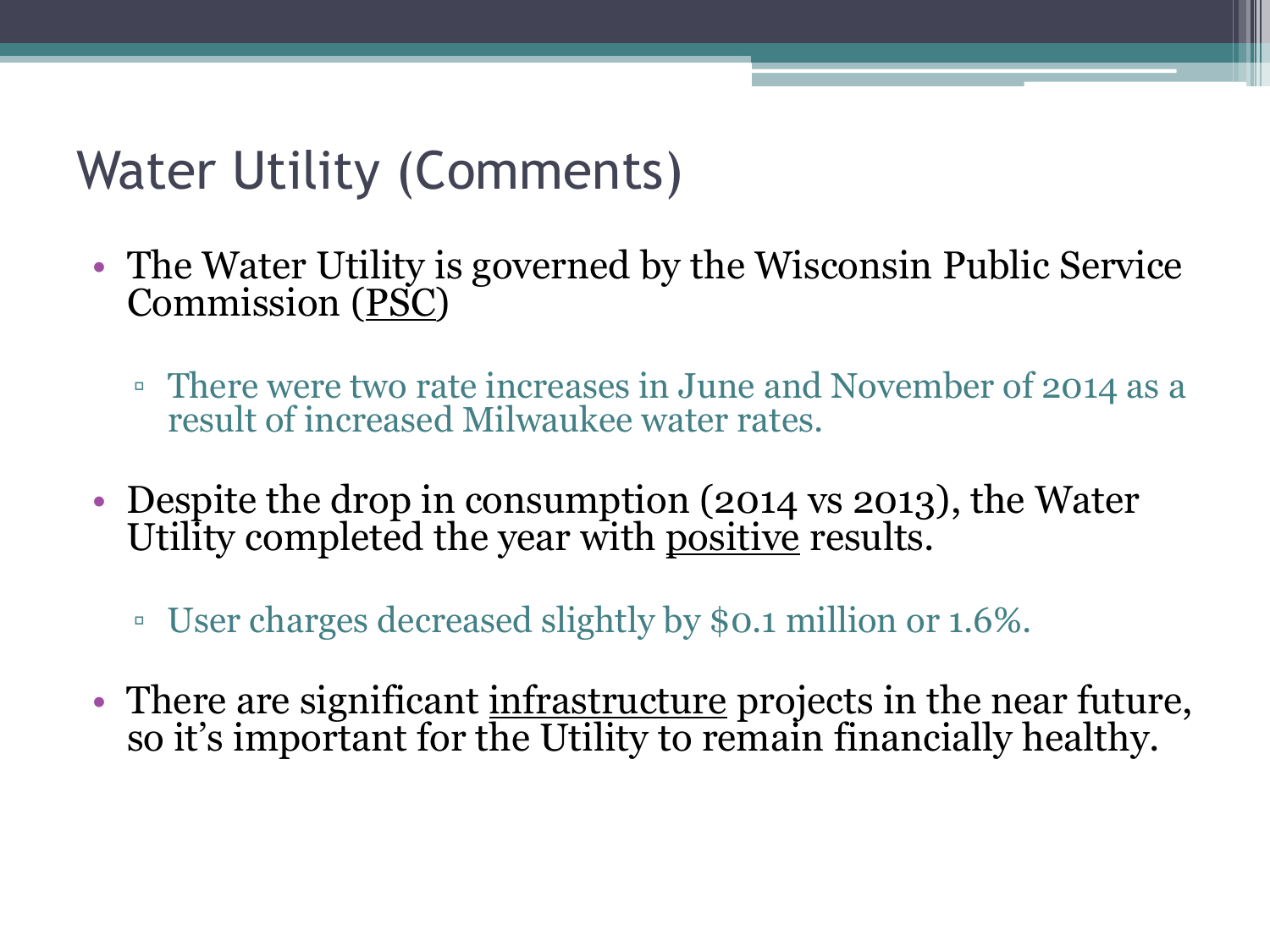## Water Utility (Major Expenses)

- Around 90% of the Village's <u>water supply</u> comes from Milwaukee.
	- □ The Water Utility paid \$1.5 million to Milwaukee for water in 2014; an increase of 7% from 2013.
		- Despite the lower consumption, the Village paid more for water in 2014 due to rate increases. Village water rates were increased in 2014 to cover the additional supply costs.
- The Utility also paid \$1.3 million in <u>tax equivalent</u> charges to the Village in 2014.
	- This amount is determined based on a PSC formula.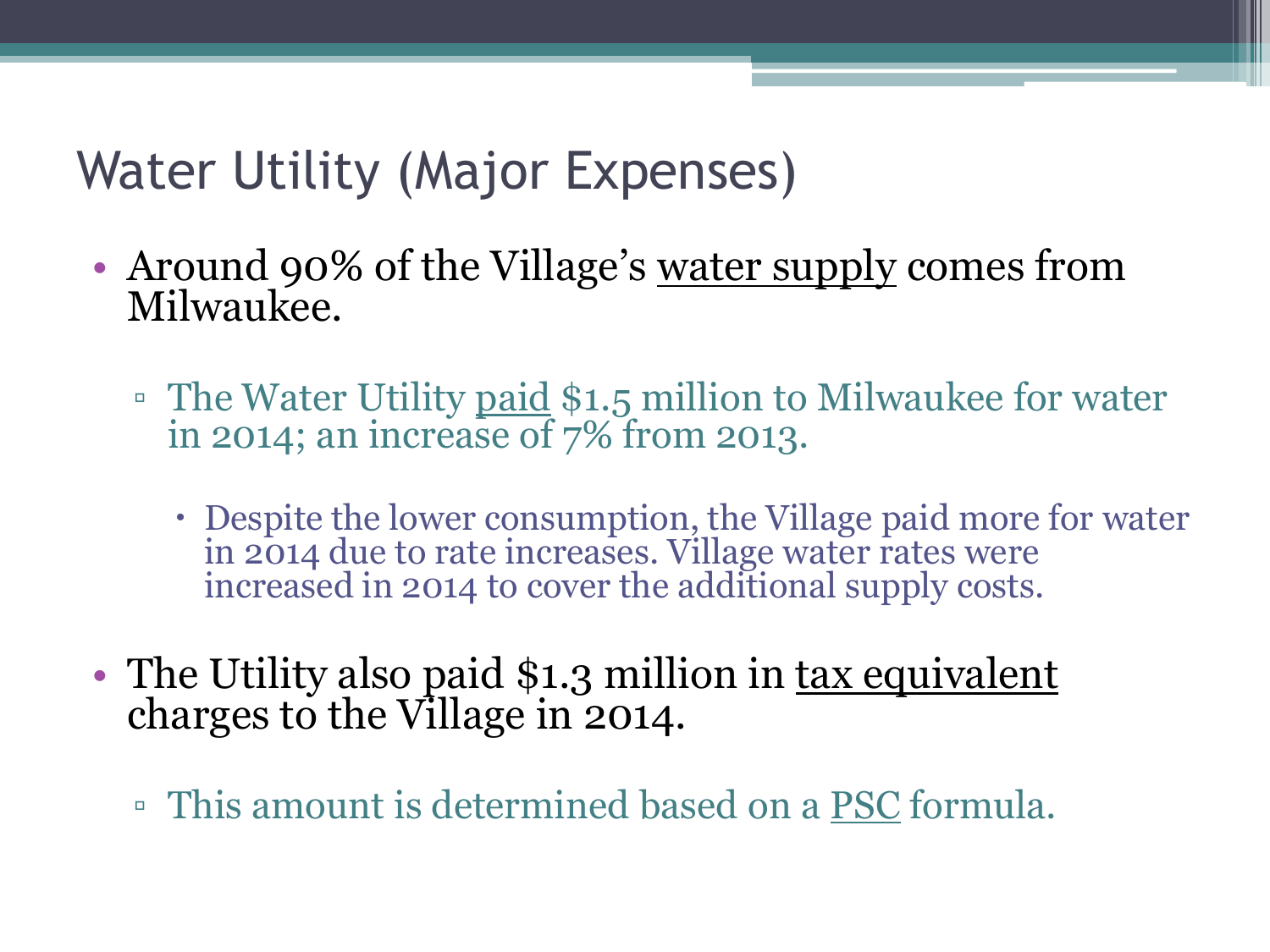# **Sewer Utility**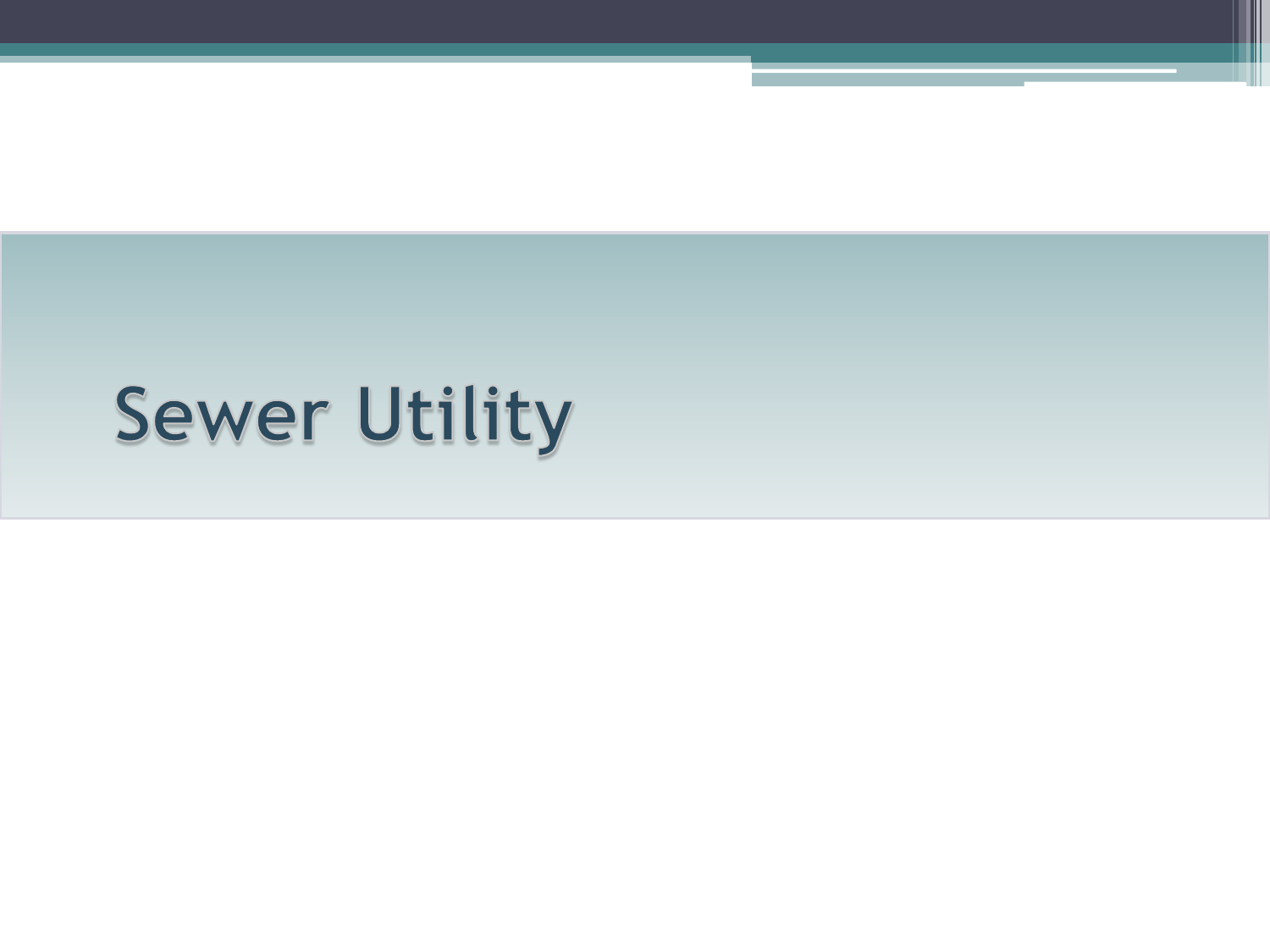#### Sewer Utility (Balance Sheet Highlights) (in Millions)

|                                                 | 2014  | 2013  | 2012  |
|-------------------------------------------------|-------|-------|-------|
| Unrestricted cash                               | \$4.6 | \$4.8 | \$5.0 |
| Taxes and tax roll charges                      | 0.7   | 0.7   | 0.7   |
| <b>Cash readily available</b>                   | 5.3   | 5.5   | 5.7   |
|                                                 |       |       |       |
| Accounts payable and accrued liabilities        | 1.3   | 0.9   | 0.6   |
| Advance payable                                 | 0.4   | 0.4   | 0.5   |
| <b>Outstanding debt</b> (plus accrued interest) | 1.9   | 2.2   | 2.3   |
| Liabilities available for payment               | 3.6   | 3.5   | 3.4   |
|                                                 |       |       |       |
| <b>Net cash readily available</b>               | \$1.7 | \$2.0 | \$2.3 |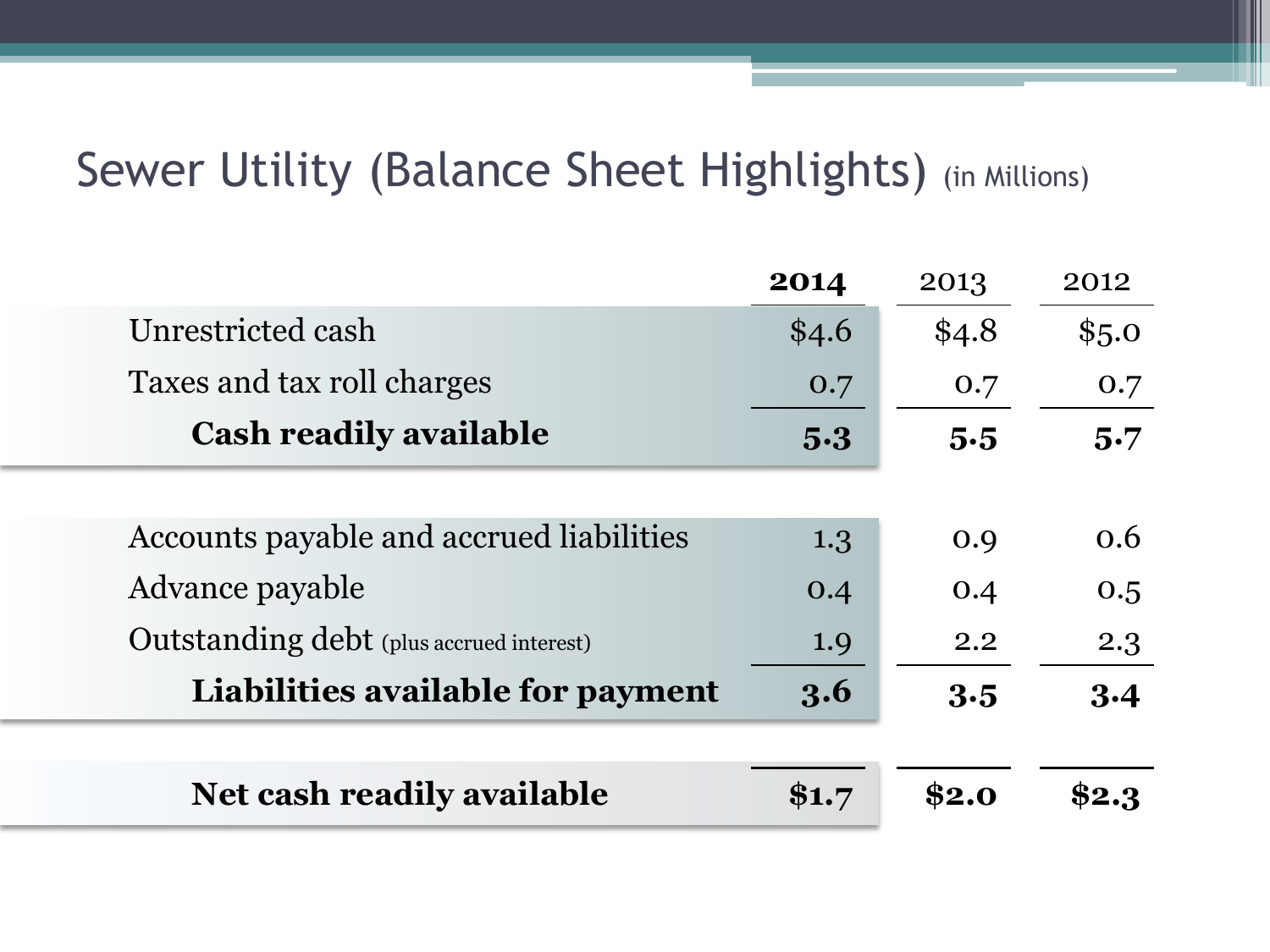#### Sewer Utility (Income Statement Highlights) (in Millions)

|                                                              | 2014    | 2013   | 2012   |
|--------------------------------------------------------------|---------|--------|--------|
| User service charges                                         | \$8.1   | \$8.2  | \$8.5  |
| <b>Operating expenses</b> (less depreciation)                | 8.8     | 8.7    | 8.7    |
| <b>Operating Income (Loss)</b>                               | $-0.7$  | $-0.5$ | $-0.2$ |
|                                                              |         |        |        |
| Net nonoperating revenues                                    | 0.6     | O.4    | 0.4    |
| <b>Net Income (Loss)</b> (w/o depreciation or contributions) | $-$0.1$ | $-0.1$ | 0.2    |
|                                                              |         |        |        |
|                                                              |         |        |        |
| <b>Financial Statement Reconciling Info:</b>                 |         |        |        |

| Depreciation expense          | \$1.3 | \$1.3 | \$1.2 |
|-------------------------------|-------|-------|-------|
| Capital contributions revenue | 1.2   | 0.1   | 0.2   |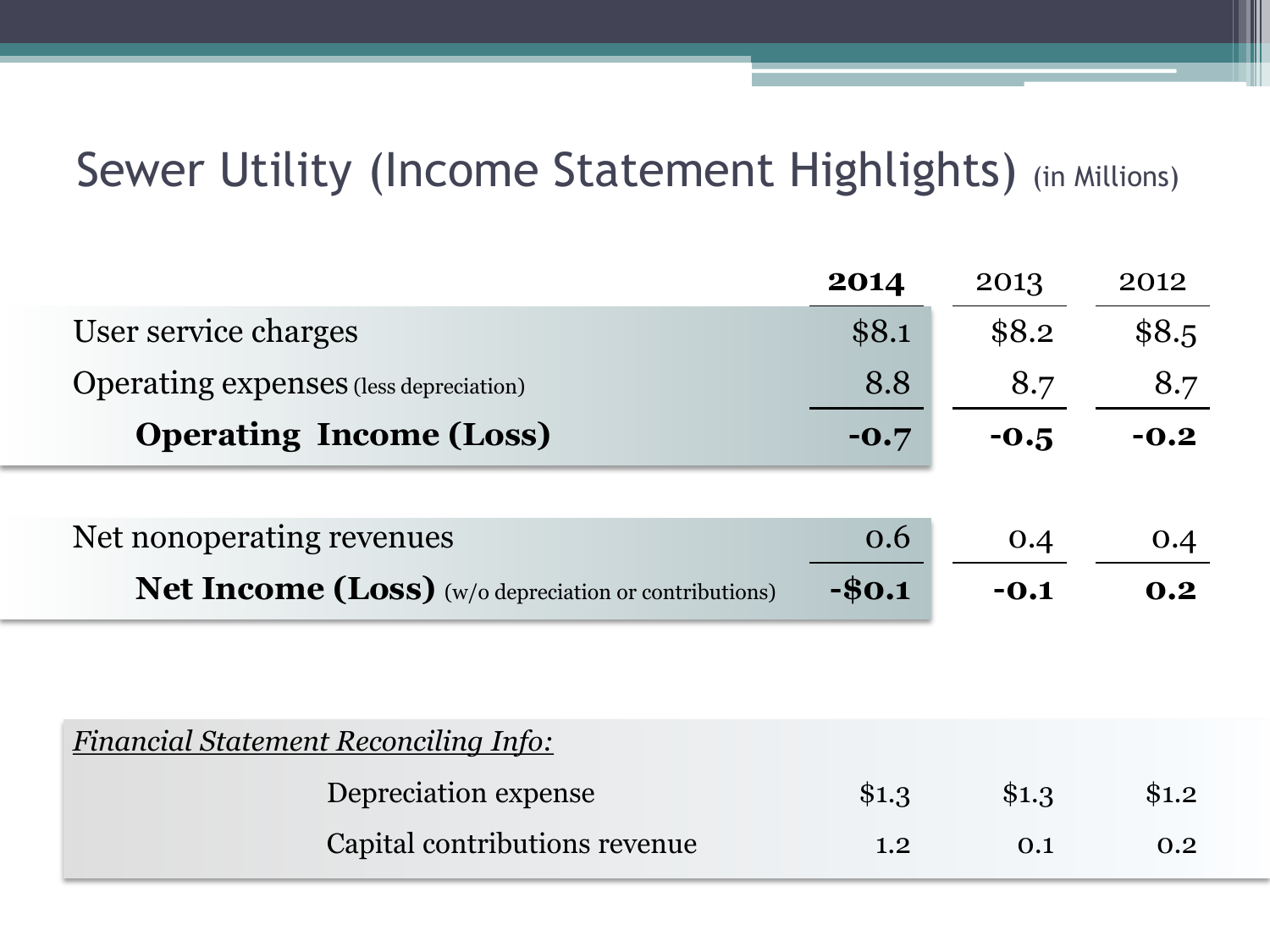## Sewer Utility (Comments)

- The Sewer Utility continues to operate at a financial statement loss; however, from a cash perspective still remains financially viable.
- There are no significant <u>infrastructure</u> projects scheduled for the near future, so that should help keep cash demands manageable.
- A little over \$7.2 million was paid to MMSD for contracted services in 2014. That's an increase of 2% or \$0.1 million over 2013. Increases in MMSD costs will likely be the driving factor behind potential future rate increases.
	- MMSD volume charges increased 1.8% or \$32K
	- MMSD fixed capital charges increased 1.7% or \$90K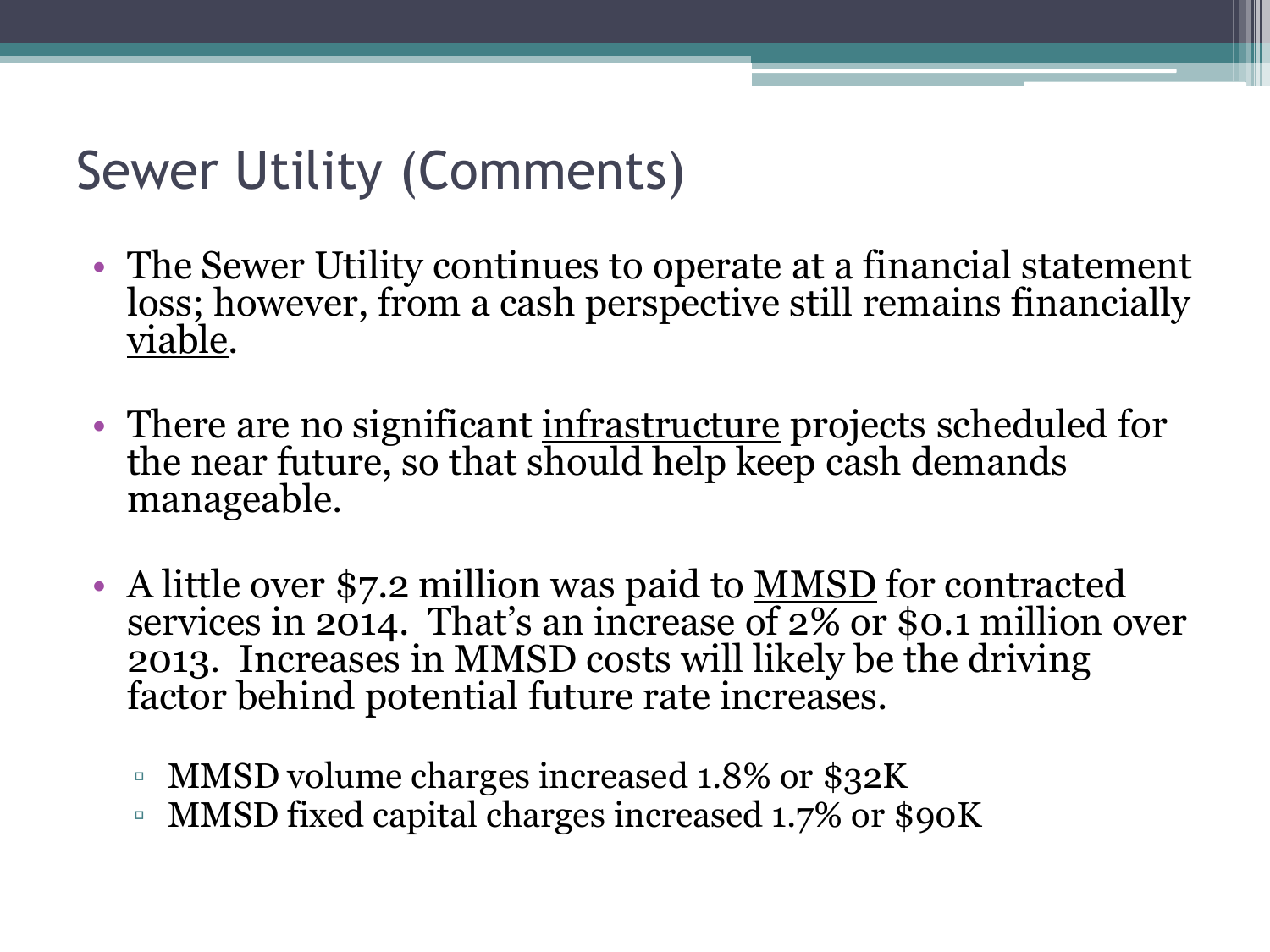## **Storm Water Utility**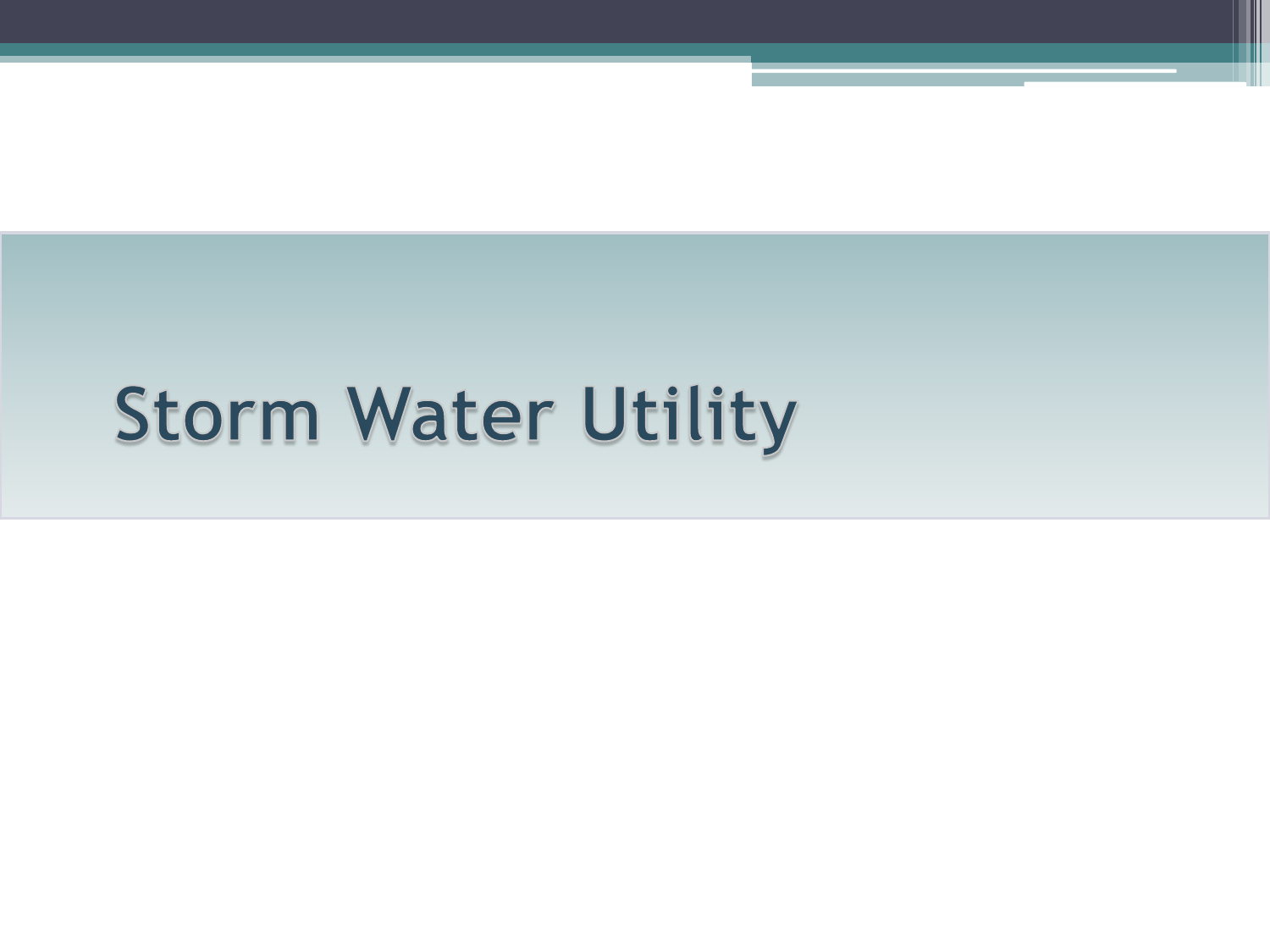#### Storm Utility (Balance Sheet Highlights) (in Millions)

|                                                 | 2014  | 2013     | 2012  |
|-------------------------------------------------|-------|----------|-------|
| Unrestricted cash                               | \$0.9 | \$2.2    | \$2.0 |
| <b>Taxes</b>                                    | 0.9   | 0.9      | 0.9   |
| <b>Cash readily available</b>                   | 1.8   | 3.1      | 2.9   |
|                                                 |       |          |       |
| Accounts payable and accrued liabilities        | 0.2   | 0.3      | 0.4   |
| <b>Outstanding debt</b> (plus accrued interest) | 4.0   | 4.4      | 3.5   |
| Liabilities available for payment               | 4.2   | 4.7      | 3.9   |
|                                                 |       |          |       |
| Liab. covered by future cash flow               |       | $-\$1.6$ |       |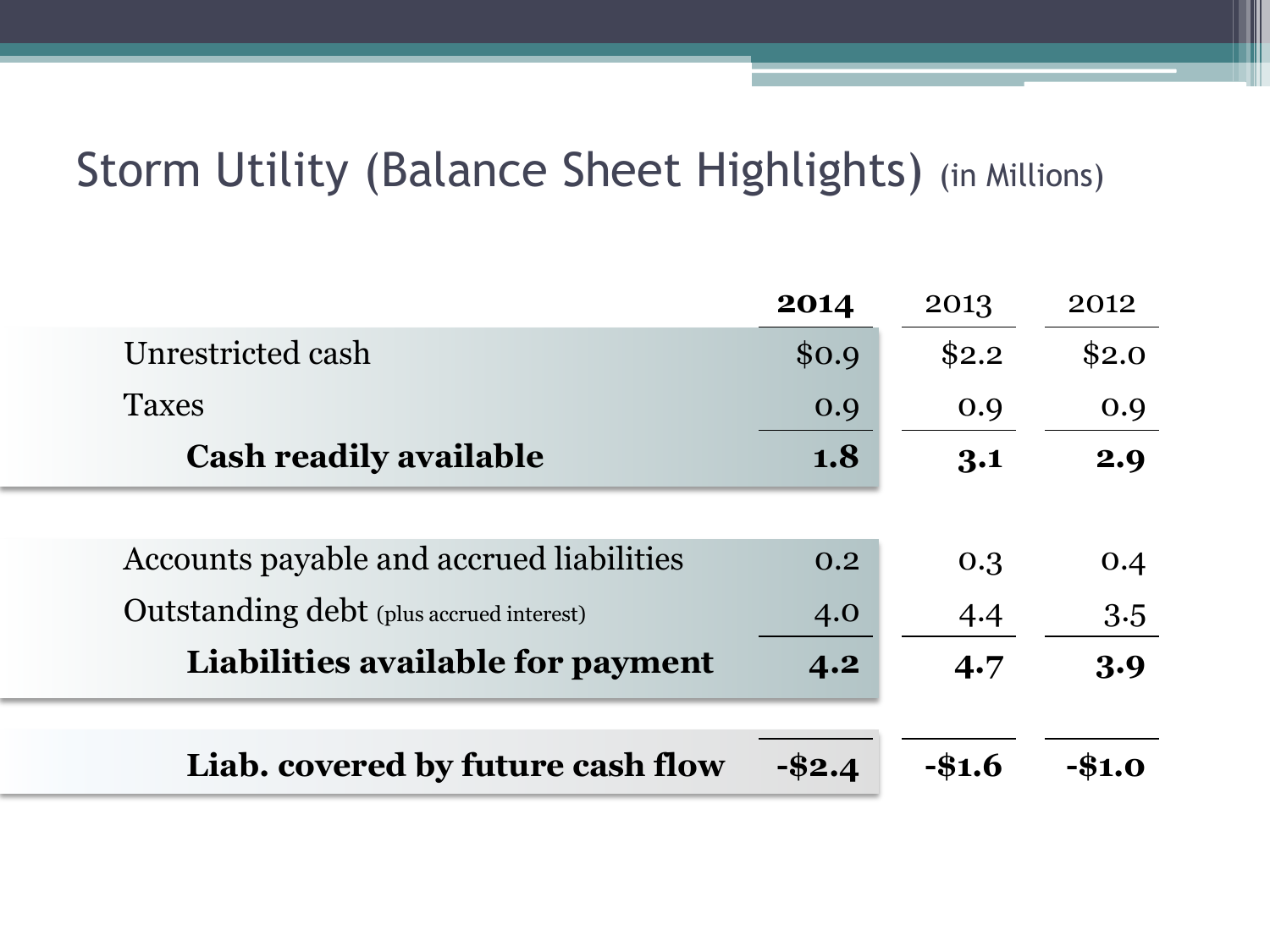#### Storm Water Utility (Income Stmnt Highlights) (in Millions)

|                                                       | 2014   | 2013   | 2012   |
|-------------------------------------------------------|--------|--------|--------|
| Property taxes and permit fees                        | \$1.0  | \$1.0  | \$1.0  |
| <b>Operating expenses</b> (less depreciation)         | 0.6    | 0.6    | 0.7    |
| <b>Operating income</b>                               | 0.4    | 0.4    | 0.3    |
|                                                       |        |        |        |
| Net nonoperating expenses (w/o non-cash items)        | $-0.1$ | $-0.1$ | $-0.1$ |
| <b>Net income</b> (w/o depreciation or contributions) | \$0.3  | 0.3    | 0.2    |

| <b>Financial Statement Reconciling Info:</b> |       |       |       |
|----------------------------------------------|-------|-------|-------|
| Depreciation expense                         | \$0.6 | \$0.6 | \$0.5 |
| Capital contributions revenue                | 1.4   | 1.1   | $-0-$ |